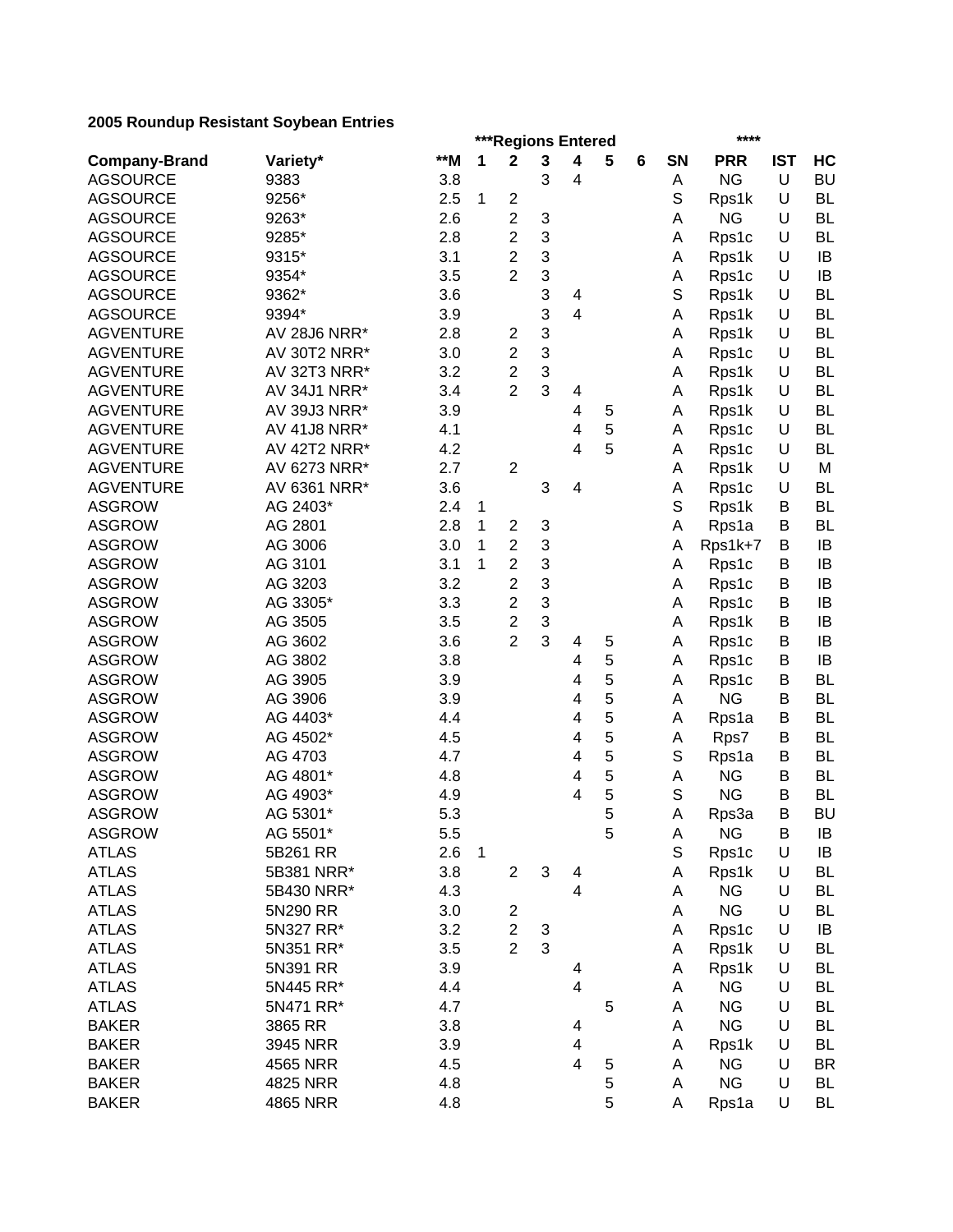|                        |                    |     |   | ***Regions Entered |   |                         |   |   |              | ****                 |            |           |
|------------------------|--------------------|-----|---|--------------------|---|-------------------------|---|---|--------------|----------------------|------------|-----------|
| <b>Company-Brand</b>   | Variety*           | **M | 1 | $\mathbf 2$        | 3 | $\overline{\mathbf{4}}$ | 5 | 6 | SN           | <b>PRR</b>           | <b>IST</b> | HC        |
| <b>BECK</b>            | 295 NRR*           | 2.9 | 1 | 2                  | 3 |                         |   |   | Α            | Rps1c                | F          | <b>BL</b> |
| <b>BECK</b>            | <b>297 NRR</b>     | 2.9 |   | $\overline{c}$     | 3 |                         |   | 6 | А            | Rps1c                | F          | <b>BL</b> |
| <b>BECK</b>            | <b>321 NRR</b>     | 3.2 |   | $\overline{c}$     | 3 |                         |   | 6 | Α            | Rps1k                | F          | <b>BL</b> |
| <b>BECK</b>            | 323 RR*            | 3.2 | 1 | $\overline{c}$     | 3 |                         |   | 6 | А            | Rps1c                | F          | IB        |
| <b>BECK</b>            | 333 RR             | 3.3 |   | $\overline{c}$     | 3 |                         |   | 6 | Α            | Rps1k                | F          | <b>BL</b> |
| <b>BECK</b>            | <b>349 NRR</b>     | 3.4 |   | $\overline{c}$     | 3 |                         |   | 6 | А            | Rps1k                | F          | IB        |
| <b>BECK</b>            | 354 NRR*           | 3.5 |   | $\overline{c}$     | 3 |                         |   | 6 | Α            | Rps1c                | F          | IB        |
| <b>BECK</b>            | 367 NRR*           | 3.7 |   | $\overline{2}$     | 3 | 4                       |   | 6 | Α            | Rps1k                | F          | <b>BL</b> |
| <b>BECK</b>            | 375 NRR*           | 3.7 |   | $\overline{2}$     | 3 |                         |   | 6 | А            | Rps1c                | F          | <b>BL</b> |
| <b>BECK</b>            | 405 NRR*           | 4.0 |   |                    | 3 | 4                       |   |   | Α            | Rps1k                | F          | <b>BL</b> |
| <b>BECK</b>            | <b>444 NRR</b>     | 4.3 |   |                    |   | 4                       |   |   | Α            | <b>NG</b>            | F          | <b>BR</b> |
| <b>BERGMANN-TAYLOR</b> | <b>BT 365 CR</b>   | 3.6 |   |                    |   | 4                       |   |   | A            | Rps1c                | B          | IB        |
| BERGMANN-TAYLOR        | <b>BT 371 CR</b>   | 3.7 |   |                    |   | 4                       |   |   | Α            | Rps1c                | B          | IB        |
| <b>BERGMANN-TAYLOR</b> | <b>BT 376 CR</b>   | 3.7 |   |                    |   | 4                       |   |   | Α            | Rps1k                | в          | <b>BL</b> |
| BERGMANN-TAYLOR        | <b>BT 426 CR</b>   | 4.2 |   |                    |   | 4                       |   |   | Α            | Rps1a                | В          | <b>BR</b> |
| <b>BERGMANN-TAYLOR</b> | <b>BT 434 CR</b>   | 4.3 |   |                    |   | 4                       |   |   | А            | <b>NG</b>            | B          | <b>BL</b> |
| BERGMANN-TAYLOR        | <b>BT 441 CR</b>   | 4.4 |   |                    |   | 4                       |   |   | А            | Rps1a                | B          | <b>BL</b> |
| BERGMANN-TAYLOR        | <b>BT 446 CR</b>   | 4.4 |   |                    |   | 4                       |   |   | Α            | <b>NG</b>            | В          | <b>BL</b> |
| BERGMANN-TAYLOR        | <b>BT 484 CR</b>   | 4.8 |   |                    |   | 4                       |   |   | Α            | <b>NG</b>            | B          | <b>BL</b> |
| <b>BIO GENE</b>        | <b>BG 3806 RN</b>  | 3.8 |   |                    | 3 |                         |   |   |              | <b>NG</b>            | F          | <b>BL</b> |
|                        |                    |     |   |                    |   |                         |   |   | А            |                      | F          |           |
| <b>BIO GENE</b>        | <b>BG 4206 RN</b>  | 4.2 |   |                    |   | 4                       |   |   | Α            | Rps1c                |            | <b>BL</b> |
| <b>BIO GENE</b>        | <b>BG 4406 RN</b>  | 4.4 |   |                    |   | 4                       |   |   | А            | <b>NG</b>            | F          | <b>BR</b> |
| <b>CROW'S</b>          | C 2815 R*          | 2.8 |   | $\overline{c}$     | 3 |                         |   |   | Α            | Rps1c                | U          | <b>BL</b> |
| <b>CROW'S</b>          | C 3318 R*          | 3.3 |   | 2                  |   |                         |   |   | А            | Rps1k                | U          | IB        |
| <b>CROW'S</b>          | C 3518 R*          | 3.5 |   | $\overline{2}$     | 3 |                         |   |   | А            | Rps1k                | U          | <b>BL</b> |
| <b>CROW'S</b>          | C 3715 R*          | 3.7 |   |                    |   | 4                       |   |   | А            | Rps1c                | U          | IB        |
| <b>CROW'S</b>          | C 3717 R*          | 3.7 |   |                    |   | 4                       |   |   | Α            | Rps1c                | U          | IB        |
| <b>CROW'S</b>          | C 3915 R*          | 3.9 |   |                    |   | 4                       |   |   | Α            | Rps1c                | U          | <b>BU</b> |
| <b>CROW'S</b>          | C 4142 R*          | 4.1 |   |                    |   | 4                       |   |   | Α            | <b>NG</b>            | U          | IB        |
| <b>CROW'S</b>          | C 4815 R*          | 4.8 |   |                    |   |                         | 5 |   | Α            | <b>NG</b>            | U          | <b>BL</b> |
| <b>DAIRYLAND</b>       | <b>DSR-2100 RR</b> | 2.1 | 1 |                    |   |                         |   |   | А            | <b>NG</b>            | В          | <b>BL</b> |
| <b>DAIRYLAND</b>       | DSR-221 RR*        | 2.1 | 1 |                    |   |                         |   | 6 | R?           | seg1k                | B          | <b>BL</b> |
| <b>DAIRYLAND</b>       | DSR-234 RR*        | 2.3 | 1 | $\overline{2}$     | 3 |                         |   | 6 | R?           | seg1k                | B          | <b>BL</b> |
| <b>DAIRYLAND</b>       | DSR-2500 RR*       | 2.5 | 1 |                    |   |                         |   |   | R?           | Rps1k                | B          | <b>BL</b> |
| DAIRYLAND              | DSR-2501 RR*       | 2.5 |   | 2                  |   |                         |   | 6 | $\mathsf{A}$ | $\ddot{\phantom{0}}$ | B          | <b>BR</b> |
| <b>DAIRYLAND</b>       | DSR-2600 RR*       | 2.6 | 1 | $\overline{2}$     |   |                         |   | 6 | R?           | Rps1k                | В          | BL        |
| <b>DAIRYLAND</b>       | DSR-2700 RRSTS     | 2.7 | 1 |                    |   |                         |   |   | R?           | ?                    | В          | <b>BL</b> |
| <b>DAIRYLAND</b>       | DSR-2800 RRSTS*    | 2.8 | 1 |                    |   |                         |   |   | R?           | seg1c                | В          | M         |
| <b>DAIRYLAND</b>       | DSR-2850 RRHP      | 2.8 | 1 | $\overline{c}$     |   |                         |   | 6 | BC           | <b>NG</b>            | В          | <b>BL</b> |
| <b>DAIRYLAND</b>       | DSR-3000 RRSTS*    | 3.0 | 1 | $\overline{c}$     | 3 |                         |   | 6 | R?           | Rps1k                | B          | BL        |
| <b>DAIRYLAND</b>       | DSR-3002 RR*       | 3.0 | 1 | $\overline{c}$     |   |                         |   | 6 | A            | Rps1k                | В          | BL        |
| <b>DAIRYLAND</b>       | DSR-301 RR*        | 3.0 |   | $\overline{c}$     |   |                         |   | 6 | A            | <b>NG</b>            | В          | BL        |
| <b>DAIRYLAND</b>       | DSR-3101 RRSTS     | 3.1 | 1 | $\overline{2}$     |   |                         |   | 6 | R?           | seg1k                | B          | <b>BL</b> |
| <b>DAIRYLAND</b>       | DSR-326 RR*        | 3.2 | 1 | $\overline{2}$     | 3 |                         |   |   | A            | seg1k                | В          | <b>BL</b> |
| <b>DAIRYLAND</b>       | DSR-345 RR*        | 3.4 |   |                    | 3 |                         |   |   | R?           | Rps1k                | B          | BL        |
| <b>DAIRYLAND</b>       | DSR-3500 RR*       | 3.5 |   |                    | 3 |                         |   |   | A            | Rps1k                | B          | <b>BL</b> |
| <b>DAIRYLAND</b>       | <b>DSR-3502 RR</b> | 3.5 |   | 2                  | 3 |                         |   | 6 | A            | seg1k                | U          | <b>BL</b> |
| <b>DAIRYLAND</b>       | DSR-3601 RRSTS     | 3.6 |   | $\overline{c}$     | 3 |                         |   | 6 | R?           | seg1k                | B          | <b>BL</b> |
| DAIRYLAND              | <b>DSR-3801 RR</b> | 3.8 |   | $\overline{2}$     | 3 |                         |   |   | A            | ?                    | B          | IB        |
|                        |                    |     |   |                    |   |                         |   |   |              |                      |            |           |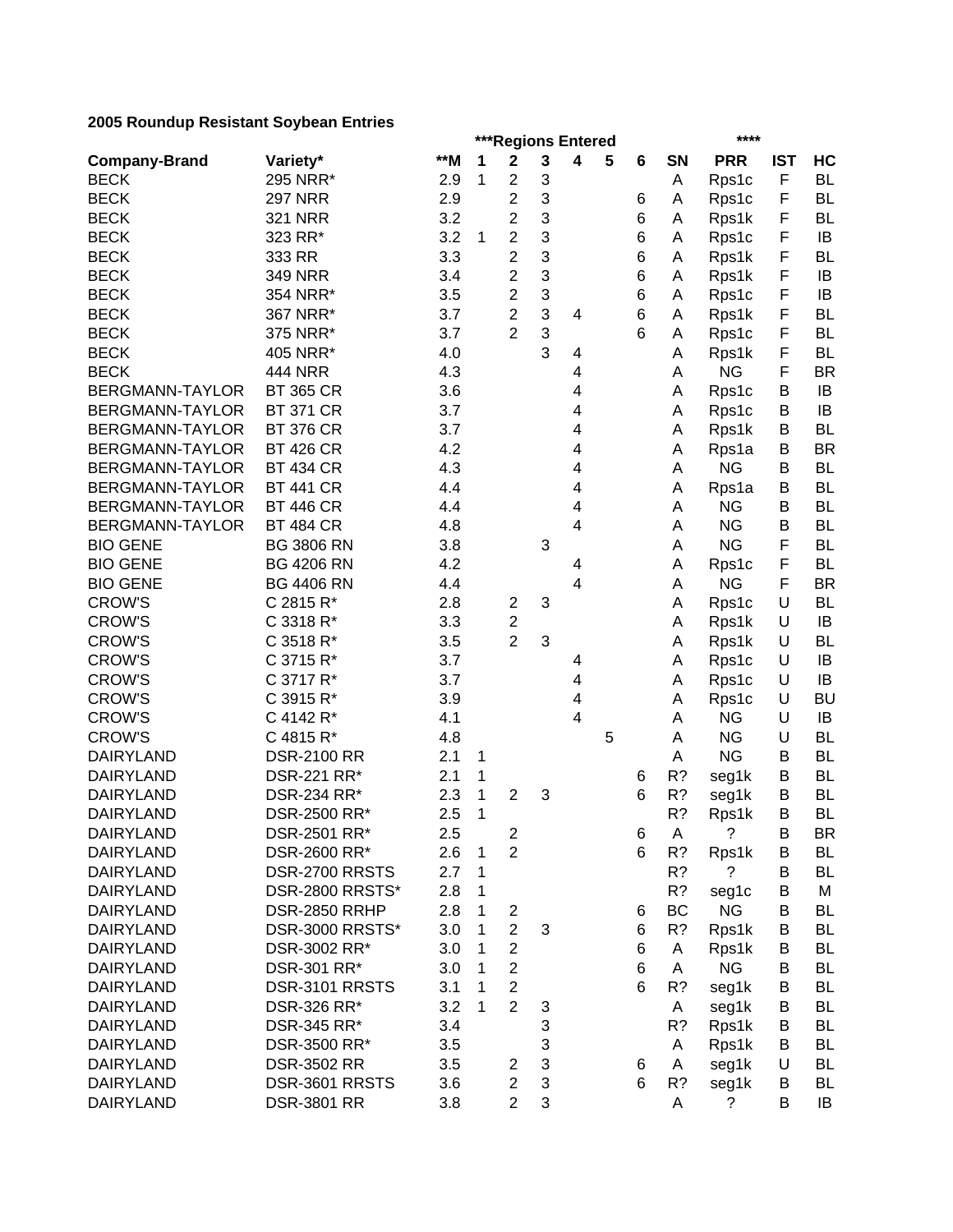|                              |                    |     |              | ***Regions Entered                          |   |                         |   |   |           | ****       |             |           |
|------------------------------|--------------------|-----|--------------|---------------------------------------------|---|-------------------------|---|---|-----------|------------|-------------|-----------|
| <b>Company-Brand</b>         | Variety*           | **M | 1            | $\mathbf 2$                                 | 3 | 4                       | 5 | 6 | <b>SN</b> | <b>PRR</b> | <b>IST</b>  | HC        |
| <b>DAIRYLAND</b>             | DSR-385 RR*        | 3.8 |              | $\mathbf 2$                                 | 3 |                         |   |   | Α         | ?          | B           | <b>BL</b> |
| <b>DAIRYLAND</b>             | DST 31-000 RR      | 3.1 |              | $\overline{c}$                              |   |                         |   |   | $R$ ?     | ?          | B           | <b>BL</b> |
| <b>DAIRYLAND</b>             | DST 34-002 RR      | 3.4 |              | $\overline{2}$                              | 3 |                         |   | 6 | Α         | <b>NG</b>  | B           | IB        |
| <b>DEKALB</b>                | DKB 26-53          | 2.6 | $\mathbf{1}$ |                                             |   |                         |   |   | S         | Rps1c      | B           | IB        |
| <b>DEKALB</b>                | DKB 31-51*         | 3.1 | 1            | $\overline{c}$                              | 3 |                         |   |   | S         | Rps1k      | В           | IB        |
| <b>DEKALB</b>                | DKB 36-52*         | 3.6 |              | 2                                           | 3 |                         |   |   | Α         | Rps1c      | В           | IB        |
| <b>DEKALB</b>                | DKB 44-51*         | 4.4 |              |                                             |   | 4                       | 5 |   | Α         | Rps1a      | В           | <b>BL</b> |
| <b>DEKALB</b>                | DKB 46-51*         | 4.6 |              |                                             |   | $\overline{\mathbf{4}}$ | 5 |   | Α         | <b>NG</b>  | В           | BL        |
| <b>DELTA &amp; PINE LAND</b> | DP 3861 RR         | 3.8 |              |                                             |   |                         | 5 |   | Α         | Rps1c      | U           | IB        |
| <b>DELTA &amp; PINE LAND</b> | DP 4331 RR         | 4.3 |              |                                             |   |                         | 5 |   | Α         | Rps1a      | U           | <b>BL</b> |
| <b>DELTA &amp; PINE LAND</b> | DP 4546 RR         | 4.5 |              |                                             |   |                         | 5 |   | A         | <b>NG</b>  | U           | <b>BL</b> |
| <b>DELTA &amp; PINE LAND</b> | <b>DP 4724 RR</b>  | 4.7 |              |                                             |   |                         | 5 |   | A         | Rps1k      | U           | BL        |
| <b>DELTA &amp; PINE LAND</b> | <b>DPX 1908 RR</b> | 4.1 |              |                                             |   |                         | 5 |   | ΝA        | ?          | U           | <b>BL</b> |
| <b>DELTA KING</b>            | DK 3967            | 3.8 |              |                                             |   | 4                       | 5 |   | R?        | Rps1c      | F           | <b>BL</b> |
| <b>DELTA KING</b>            | DK 3968            | 3.9 |              |                                             |   | 4                       | 5 |   | A         | Rps1c      | F           | <b>BU</b> |
| <b>DELTA KING</b>            | DK 4461            | 4.6 |              |                                             |   | 4                       | 5 |   | A         | Rps1a      | F           | <b>BL</b> |
| <b>DELTA KING</b>            | DK 4566            | 4.3 |              |                                             |   | 4                       | 5 |   | R?        | R?         | F           | <b>BL</b> |
| <b>DELTA KING</b>            | DK 4667            | 4.6 |              |                                             |   | 4                       | 5 |   | R?        | R?         | F           | <b>BL</b> |
| <b>DELTA KING</b>            | DK 4763            | 4.7 |              |                                             |   | 4                       | 5 |   | Α         | R?         | F           | <b>BL</b> |
| <b>DELTA KING</b>            | DK 4866            | 4.8 |              |                                             |   | 4                       | 5 |   | Α         | Rps1a      | F           | <b>BL</b> |
| <b>DELTA KING</b>            | DK 4967            | 4.9 |              |                                             |   | 4                       | 5 |   | Α         | R?         | F           | <b>BL</b> |
| <b>DELTA KING</b>            | DK 5066            | 5.0 |              |                                             |   |                         | 5 |   | A         | R?         | F           | <b>BL</b> |
| <b>DELTA KING</b>            | DK 5161            | 5.1 |              |                                             |   |                         | 5 |   | Α         | R?         | F           | <b>BU</b> |
| <b>DELTA KING</b>            | DK 5366            | 5.3 |              |                                             |   |                         | 5 |   | Α         | Rps1c      | F           | <b>BR</b> |
| <b>DELTA KING</b>            | DK 5567            | 5.5 |              |                                             |   |                         | 5 |   | Α         | R?         | F           | <b>BL</b> |
| <b>DELTA KING</b>            | <b>DK 55T6</b>     | 5.5 |              |                                             |   |                         | 5 |   | Α         | R?         | F           | <b>BU</b> |
| <b>DELTA KING</b>            | DK XTJ 638         | 3.8 |              |                                             |   | 4                       | 5 |   | R?        | R?         | F           | <b>BL</b> |
| <b>DELTA KING</b>            | <b>DK XTJ 640</b>  | 4.0 |              |                                             |   | 4                       | 5 |   | Α         | Rps1a      | F           | <b>BR</b> |
| <b>DELTA KING</b>            | DK XTJ 6D44        | 4.4 |              |                                             |   | 4                       | 5 |   | R?        | R?         | F           | <b>BR</b> |
| <b>DELTA KING</b>            | DK XTJ 6L49        | 4.9 |              |                                             |   | 4                       | 5 |   | R?        | R?         | F           | <b>BL</b> |
| <b>DERAEDT</b>               | 2121 RR*           | 2.3 | 1            |                                             |   |                         |   |   | A         | <b>NG</b>  | B           | <b>BL</b> |
| <b>DERAEDT</b>               | 2650 RR*           | 2.6 | 1            |                                             |   |                         |   |   | S         | Rps1k      | В           | <b>BL</b> |
| <b>DERAEDT</b>               | 2660 RR            | 2.6 | 1            |                                             |   |                         |   |   | A         | <b>NG</b>  | B           | <b>BL</b> |
| <b>DIENER</b>                | 2356 RR*           | 2.3 | $\mathbf{1}$ |                                             |   |                         |   |   | A         | <b>NG</b>  | F           | <b>BL</b> |
| <b>DIENER</b>                | 2605 CR            | 2.6 | $\mathbf{1}$ | $\boldsymbol{2}$                            |   |                         |   |   | A         | <b>NG</b>  | F           | BL        |
| <b>DIENER</b>                |                    |     | $\mathbf 1$  |                                             |   |                         |   |   | S         |            | F           | BL        |
| <b>DIENER</b>                | 2615 RR<br>2920 RR | 2.6 |              | $\overline{\mathbf{c}}$                     |   |                         |   |   | S         | Rps1k      | $\mathsf F$ | <b>BL</b> |
|                              |                    | 2.9 |              | $\overline{\mathbf{c}}$<br>$\boldsymbol{2}$ |   |                         |   |   |           | Rps1k      | F           |           |
| <b>DIENER</b>                | 2980 CR            | 2.9 | 1            |                                             |   |                         |   |   | Α         | Rps1c      |             | <b>BL</b> |
| <b>DIENER</b>                | 3005 CR            | 3.0 |              | $\overline{\mathbf{c}}$                     |   |                         |   |   | Α         | Rps1c      | F           | <b>BL</b> |
| <b>DIENER</b>                | 3130 RR            | 3.1 |              | $\overline{\mathbf{c}}$                     |   |                         |   |   | S         | Rps1c      | F           | <b>BL</b> |
| <b>DIENER</b>                | 3205 CR            | 3.2 |              | $\overline{\mathbf{c}}$                     | 3 |                         |   |   | Α         | Rps1k      | F           | IB        |
| <b>DIENER</b>                | 3300 CR            | 3.3 |              | $\overline{c}$                              | 3 |                         |   |   | Α         | Rps1k      | U           | IB        |
| <b>DIENER</b>                | 3405 CR            | 3.4 |              | $\overline{c}$                              | 3 |                         |   |   | Α         | Rps1k      | F           | <b>BL</b> |
| <b>DIENER</b>                | 3610 CR            | 3.6 |              | $\overline{2}$                              | 3 |                         |   |   | Α         | Rps1c      | F           | <b>BR</b> |
| <b>DIENER</b>                | 3782 CR            | 3.7 |              |                                             | 3 |                         |   |   | Α         | Rps1c      | F           | <b>BU</b> |
| <b>DIENER</b>                | 3805 CR            | 3.8 |              |                                             | 3 |                         |   |   | Α         | Rps1k      | F           | <b>BL</b> |
| <b>DIENER</b>                | 4020 CR            | 4.0 |              |                                             | 3 |                         |   |   | Α         | Rps1c      | F           | <b>BL</b> |
| <b>DIENER</b>                | 4304 CR*           | 4.3 |              |                                             |   |                         | 5 |   | Α         | Rps1a      | F           | <b>BL</b> |
| <b>DIENER</b>                | 4725 CR*           | 4.8 |              |                                             |   |                         | 5 |   | Α         | <b>NG</b>  | F           | <b>BL</b> |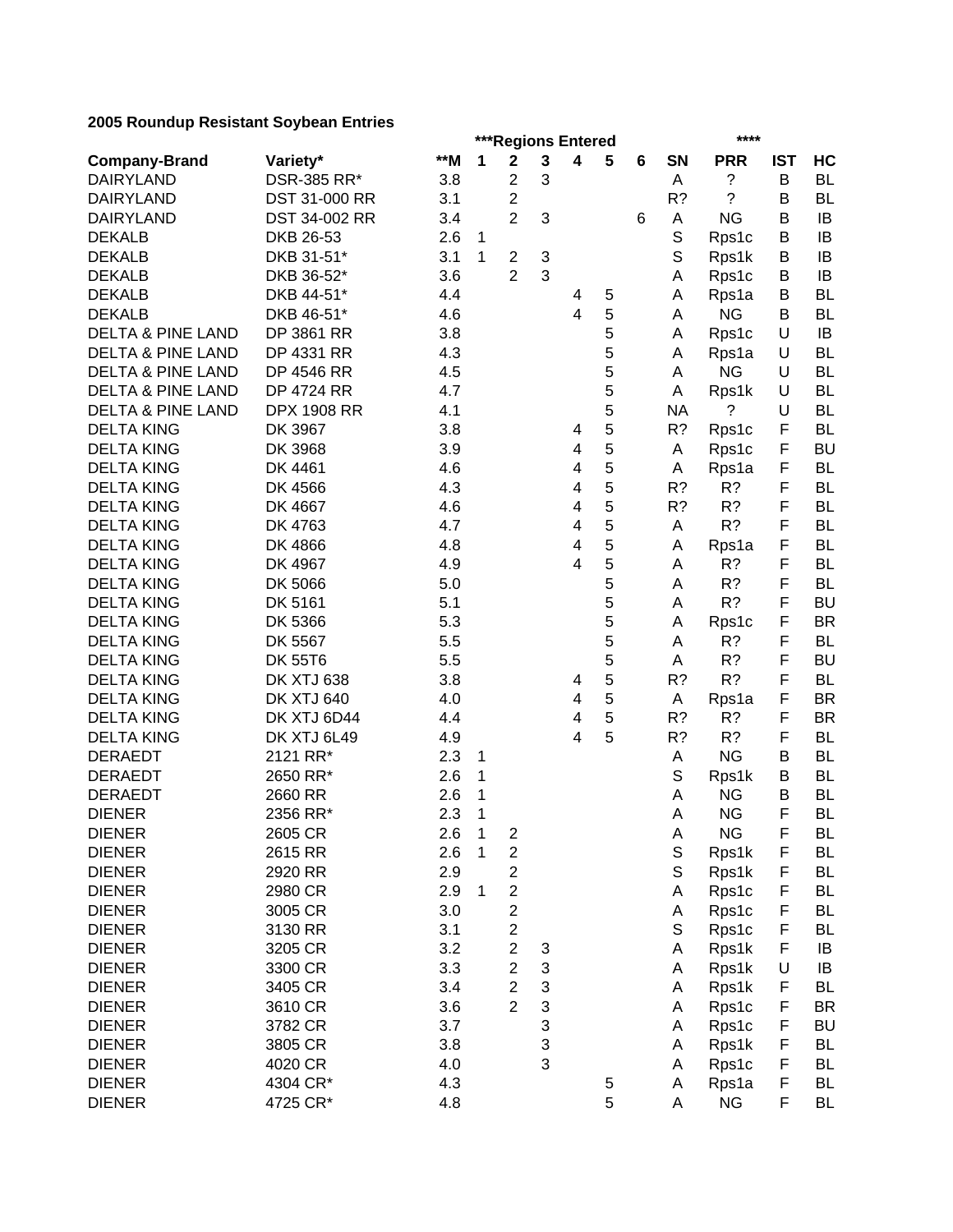|                       |                    |     |   | ***Regions Entered      |             |                         |   |   |             | ****                     |            |           |
|-----------------------|--------------------|-----|---|-------------------------|-------------|-------------------------|---|---|-------------|--------------------------|------------|-----------|
| <b>Company-Brand</b>  | Variety*           | **M | 1 | $\mathbf 2$             | $\mathbf 3$ | 4                       | 5 | 6 | SN          | <b>PRR</b>               | <b>IST</b> | HC        |
| DYNA-GRO              | 31T31              | 3.1 | 1 | 2                       | 3           |                         |   |   | Α           | Rps1c                    | F          | IB        |
| DYNA-GRO              | 32C38*             | 3.8 |   |                         |             | 4                       | 5 |   | A           | Rps1c                    | F          | <b>BL</b> |
| DYNA-GRO              | 33A37              | 3.7 |   |                         | 3           | $\overline{\mathbf{4}}$ |   |   | Α           | Rps1c                    | F          | IB        |
| DYNA-GRO              | 35B40*             | 4.0 |   |                         |             | 4                       | 5 |   | A           | Rps1a                    | F          | <b>BR</b> |
| DYNA-GRO              | 35D33              | 3.3 |   | $\overline{c}$          | 3           |                         |   |   | Α           | Rps1k                    | F          | IB        |
| DYNA-GRO              | 36K40              | 4.0 |   |                         |             | 4                       | 5 |   | Α           | Rps1a                    | F          | <b>BR</b> |
| DYNA-GRO              | 37B28              | 2.8 | 1 | $\overline{\mathbf{c}}$ |             |                         |   |   | $\mathbb S$ | Rps1c                    | F          | <b>BL</b> |
| DYNA-GRO              | 37K32              | 3.2 | 1 | $\overline{2}$          | 3           |                         |   |   | S           | Rps1c                    | F          | <b>BL</b> |
| DYNA-GRO              | 37R39*             | 3.9 |   |                         |             | 4                       | 5 |   | Α           | Rps1k                    | F          | <b>BL</b> |
| DYNA-GRO              | 38T47              | 4.7 |   |                         |             |                         | 5 |   | А           | <b>NG</b>                | F          | <b>BL</b> |
| DYNA-GRO              | 39G43              | 4.3 |   |                         |             |                         | 5 |   | Α           | Rps1a                    | F          | <b>BL</b> |
| DYNA-GRO              | 39V26              | 2.6 | 1 |                         |             |                         |   |   | Α           | <b>NG</b>                | F          | <b>BL</b> |
| DYNA-GRO              | <b>DG 3362 NRR</b> | 3.6 |   |                         |             | 4                       |   |   | A           | Rps1k                    | F          | <b>BL</b> |
| DYNA-GRO              | DG 3390 NRR*       | 3.9 |   |                         |             | 4                       | 5 |   | А           | Rps1c                    | F          | <b>BR</b> |
| DYNA-GRO              | <b>DG 3437 NRR</b> | 4.3 |   |                         |             | 4                       | 5 |   | Α           | <b>NG</b>                | F          | <b>BL</b> |
| DYNA-GRO              | DG 3443 NRR*       | 4.4 |   |                         |             | 4                       | 5 |   | Α           | Rps1a                    | F          | <b>BR</b> |
| <b>EXCEL</b>          | 8192 RR            | 1.9 |   |                         |             |                         |   |   | $\mathbb S$ |                          | В          | <b>BL</b> |
| <b>EXCEL</b>          |                    |     | 1 |                         |             |                         |   |   |             | seg1k                    |            | <b>BL</b> |
|                       | 8200 RR            | 2.1 | 1 |                         |             |                         |   |   | $\mathbb S$ | seg1k                    | U          |           |
| <b>EXCEL</b>          | 8210 RR            | 2.1 | 1 |                         |             |                         |   |   | $\mathbb S$ | seg1k                    | B          | <b>BL</b> |
| <b>EXCEL</b>          | 8211 NRR           | 2.1 | 1 |                         |             |                         |   |   | A           | <b>NG</b>                | B          | <b>BL</b> |
| <b>EXCEL</b>          | 8226 RR            | 2.2 | 1 |                         |             |                         |   |   | S           | seg1k                    | B          | <b>BL</b> |
| <b>EXCEL</b>          | 8236 NRR           | 2.3 | 1 |                         |             |                         |   |   | R?          | <b>NG</b>                | B          | <b>BL</b> |
| <b>EXCEL</b>          | 8238 RR            | 2.3 | 1 |                         |             |                         |   |   | R?          | ?                        | B          | <b>BL</b> |
| <b>EXCEL</b>          | 8253 RR            | 2.5 | 1 |                         |             |                         |   |   | $\mathbb S$ | Rps1k                    | B          | <b>BL</b> |
| <b>EXCEL</b>          | 8259 RR            | 2.6 | 1 |                         |             |                         |   |   | S           | Rps1k                    | B          | <b>BL</b> |
| <b>EXCEL</b>          | <b>8260 NNRR</b>   | 2.6 | 1 | $\overline{2}$          |             |                         |   |   | Α           | ?                        | B          | <b>BR</b> |
| <b>EXCEL</b>          | 8274 NRR           | 2.7 | 1 |                         |             |                         |   |   | A           | <b>NG</b>                | U          | <b>BL</b> |
| <b>EXCEL</b>          | 8283 RR            | 2.9 | 1 | $\overline{c}$          |             |                         |   |   | $\mathbb S$ | ?                        | В          | <b>BL</b> |
| <b>EXCEL</b>          | <b>8285 RRSTS</b>  | 2.8 |   | $\mathbf 2$             |             |                         |   |   | S           | $\overline{\mathcal{C}}$ | B          | <b>BL</b> |
| <b>EXCEL</b>          | 8287 RRSTS         | 2.8 |   | 2                       |             |                         |   |   | S           | ?                        | B          | <b>BL</b> |
| <b>EXCEL</b>          | 8294 RR            | 2.9 |   | $\overline{2}$          |             |                         |   |   | S           | seg1c                    | B          | M         |
| <b>EXCEL</b>          | 8302 RR            | 3.0 | 1 |                         |             |                         |   |   | S           | Rps1k                    | B          | <b>BL</b> |
| <b>EXCEL</b>          | <b>8317 RRSTS</b>  | 3.1 | 1 | $\mathbf 2$             |             |                         |   |   | $\mathbb S$ | seg1k                    | B          | <b>BL</b> |
| <b>EXCEL</b>          | <b>8343 NNRR</b>   | 3.4 | 1 | $\overline{2}$          |             |                         |   |   | A           | <b>NG</b>                | B          | IB        |
| <b>EXCEL</b>          | 8377 NRRSTS        | 3.7 |   |                         | 3           | 4                       |   |   | A           | ?                        | $\sf B$    | $\sf IB$  |
| <b>EXCEL</b>          | 8384 NRR           | 3.8 |   |                         |             | 4                       |   |   | Α           | <b>NG</b>                | В          | IB        |
| <b>EXCEL</b>          | 8398 NRR           | 3.9 |   |                         | 3           | $\overline{4}$          |   |   | Α           | $\tilde{?}$              | B          | <b>BL</b> |
| <b>EXCEL</b>          | 8400 NNRR          | 4.0 |   |                         | 3           |                         |   |   | Α           | <b>NG</b>                | B          | IB        |
| <b>EXCEL</b>          | 8416 NRR           | 4.1 |   |                         | 3           |                         |   |   | Α           | ?                        | B          | <b>BL</b> |
| <b>EXCEL</b>          | 8427 NRR*          | 4.2 |   |                         | 3           | 4                       |   |   | Α           | $\overline{?}$           | B          | <b>BL</b> |
| <b>EXCEL</b>          | 8430 NNRRSTS       | 4.3 |   |                         |             | 4                       |   |   | Α           | <b>NG</b>                | B          | BL        |
| <b>EXCEL</b>          | 8448 NRR           | 4.4 |   |                         |             |                         | 5 |   | Α           | $\tilde{?}$              | B          | <b>BL</b> |
| <b>EXCEL</b>          | 8509 NRR           | 4.9 |   |                         |             |                         | 5 |   | Α           | seg1k                    | В          | <b>BL</b> |
| <b>EXCEL</b>          | 8530 NNRR          | 5.3 |   |                         |             |                         | 5 |   | Α           | seg1k                    | B          | <b>BU</b> |
| <b>FARM ADVANTAGE</b> | FA 7285 N          | 2.8 | 1 |                         |             |                         |   |   | A           | <b>NG</b>                | U          | <b>BL</b> |
| <b>FARM ADVANTAGE</b> | FA 7295 N          | 2.9 | 1 |                         |             |                         |   |   | Α           | Rps1c                    | U          | <b>BL</b> |
| <b>FARM ADVANTAGE</b> | FA 7316            | 3.1 | 1 |                         |             |                         |   |   | S           | Rps1c                    | U          | <b>BL</b> |
| <b>FARM ADVANTAGE</b> | FA 7345 N          | 3.4 | 1 |                         |             |                         |   |   | Α           | Rps1k                    | U          | <b>BL</b> |
| <b>FS HISOY</b>       | <b>HS 2645</b>     | 2.6 | 1 |                         |             |                         |   |   | S           | Rps1c                    | В          | IB        |
|                       |                    |     |   |                         |             |                         |   |   |             |                          |            |           |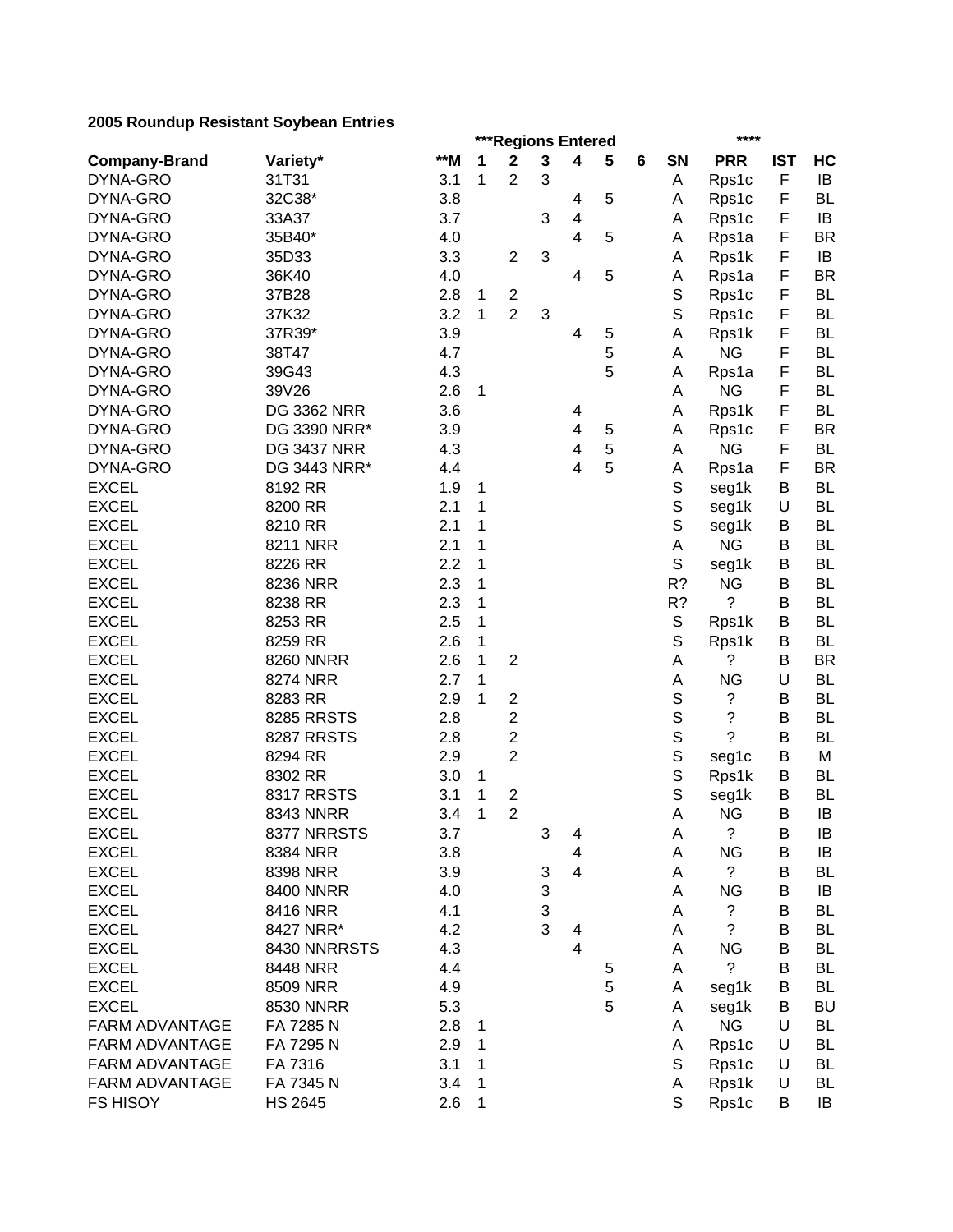|                       |                        |     |   | ***Regions Entered               |   |                         |   |   |             | ****       |            |           |
|-----------------------|------------------------|-----|---|----------------------------------|---|-------------------------|---|---|-------------|------------|------------|-----------|
| <b>Company-Brand</b>  | Variety*               | **M | 1 | $\mathbf{2}$                     | 3 | 4                       | 5 | 6 | SN          | <b>PRR</b> | <b>IST</b> | HC        |
| <b>FS HISOY</b>       | <b>HS 2846</b>         | 2.8 | 1 |                                  |   |                         |   |   | Α           | Rps1c      | B          | <b>BL</b> |
| <b>FS HISOY</b>       | HS 3135                | 3.1 | 1 | $\mathbf 2$                      |   |                         |   |   | S           | Rps1c      | B          | <b>BL</b> |
| <b>FS HISOY</b>       | <b>HS 3236</b>         | 3.2 | 1 | $\overline{c}$                   |   |                         |   |   | Α           | Rps1c      | B          | IB        |
| <b>FS HISOY</b>       | <b>HS 3346</b>         | 3.3 |   | $\overline{c}$                   |   |                         |   |   | Α           | Rps1k      | B          | IB        |
| <b>FS HISOY</b>       | <b>HS 3536</b>         | 3.5 |   | $\overline{2}$                   | 3 |                         |   |   | Α           | Rps1k      | B          | <b>BL</b> |
| <b>FS HISOY</b>       | HS 3616*               | 3.8 |   |                                  | 3 | 4                       |   |   | S           | Rps1k      | B          | <b>BL</b> |
| <b>FS HISOY</b>       | HS 3726*               | 3.7 |   | $\overline{2}$                   | 3 |                         |   |   | Α           | Rps1c      | B          | IB        |
| <b>FS HISOY</b>       | <b>HS 3846</b>         | 3.8 |   |                                  | 3 | 4                       |   |   | Α           | Rps1c      | B          | <b>BU</b> |
| <b>FS HISOY</b>       | HS 3916*               | 3.7 |   |                                  | 3 | $\overline{\mathbf{4}}$ |   |   | Α           | Rps1c      | B          | <b>BU</b> |
| <b>FS HISOY</b>       | <b>HS 3936</b>         | 3.9 |   |                                  | 3 | 4                       |   |   | Α           | Rps1k      | В          | <b>BL</b> |
| <b>FS HISOY</b>       | HS 4028*               | 4.0 |   |                                  | 3 | 4                       |   |   | Α           | <b>NG</b>  | В          | <b>BL</b> |
| <b>FS HISOY</b>       | <b>HS 4046</b>         | 4.0 |   |                                  | 3 | 4                       |   |   | A           | <b>NG</b>  | B          | <b>BR</b> |
| <b>FS HISOY</b>       | <b>HS 4228</b>         | 4.2 |   |                                  |   | 4                       | 5 |   | Α           | <b>NG</b>  | B          | <b>BL</b> |
| <b>FS HISOY</b>       | <b>HS 4646</b>         | 4.6 |   |                                  |   | 4                       | 5 |   | A           | <b>NG</b>  | В          | <b>BL</b> |
| <b>FS HISOY</b>       | HS 4736*               | 4.7 |   |                                  |   | 4                       | 5 |   | A           | <b>NG</b>  | B          | <b>BL</b> |
| <b>FS HISOY</b>       | HS 4826*               | 4.8 |   |                                  |   |                         | 5 |   | A           | <b>NG</b>  | B          | <b>BL</b> |
| <b>FS HISOY</b>       | <b>HS 5036</b>         | 4.9 |   |                                  |   |                         | 5 |   | A           | <b>NG</b>  | B          | <b>BL</b> |
| <b>FS HISOY</b>       | HS 5426*               | 5.4 |   |                                  |   |                         | 5 |   | A           | <b>NG</b>  | B          | <b>BU</b> |
| <b>FS HISOY</b>       | X 05-25                | 2.5 | 1 |                                  |   |                         |   |   | $\mathbb S$ | <b>NG</b>  | B          | <b>BR</b> |
| <b>FS HISOY</b>       | X 05-27                | 2.7 | 1 |                                  |   |                         |   |   | $\mathbb S$ | Rps1k      | B          | <b>BL</b> |
| <b>FS HISOY</b>       | X 05-29                | 2.9 | 1 |                                  |   |                         |   |   | Α           | <b>NG</b>  | B          | <b>BL</b> |
| <b>FS HISOY</b>       | X 05-34                | 3.4 |   | $\mathbf 2$                      |   |                         |   |   | Α           | Rps1k      | B          | IB        |
| <b>FS HISOY</b>       | X 05-42 B              | 4.2 |   |                                  |   | 4                       | 5 |   | Α           | Rps1c      | B          | <b>BU</b> |
| <b>FS HISOY</b>       | X 05-44                | 4.4 |   |                                  |   | $\overline{4}$          | 5 |   | A           | <b>NG</b>  | B          | <b>BR</b> |
| <b>FS HISOY</b>       | X 05-48                | 4.8 |   |                                  |   |                         | 5 |   | A           | <b>NG</b>  | B          | <b>BL</b> |
| <b>FS HISOY</b>       | X 05-49                | 4.9 |   |                                  |   |                         | 5 |   | A           | <b>NG</b>  | B          | <b>BL</b> |
| <b>GARST</b>          | 2332 RR*               | 2.3 | 1 | $\overline{2}$                   |   |                         |   | 6 | S           | <b>NG</b>  | U          | <b>BL</b> |
| <b>GARST</b>          | 2721 RR/N              | 2.7 | 1 |                                  |   |                         |   |   | Α           | Rps1c      | U          | <b>BL</b> |
| <b>GARST</b>          | 2812 RR/N*             | 2.8 | 1 | $\overline{2}$                   | 3 |                         |   |   | Α           | Rps1c      | U          | IB        |
| <b>GARST</b>          | 2903 RR                | 2.9 | 1 |                                  |   |                         |   |   | S           | Rps1k      | U          | <b>BL</b> |
| <b>GARST</b>          | 3065 RR/STS            | 3.0 |   | $\overline{\mathbf{c}}$          |   |                         |   | 6 | $\mathbb S$ | <b>NG</b>  | U          | <b>BL</b> |
| <b>GARST</b>          | 3212 RR/N*             | 3.2 | 1 | $\boldsymbol{2}$                 | 3 |                         |   |   | Α           | Rps1k      | U          | <b>BL</b> |
| <b>GARST</b>          | 3448 RR/N*             | 3.4 |   | $\overline{2}$                   | 3 |                         |   | 6 | A           | Rps1c      | U          | IB        |
| <b>GARST</b>          | 3512 RR/N              | 3.5 |   |                                  | 3 |                         |   |   | Α           | Rps1k      | U          | <b>BL</b> |
| <b>GARST</b>          | 3624 RR/N              | 3.6 |   | $\mathbf 2$                      |   |                         |   | 6 | Α           | Rps1c      | U          | IB        |
| GARST                 | 3712 RR/N*             | 3.7 |   | $\overline{2}$                   | 3 | 4                       |   | 6 | A           | Rps1k      | U          | <b>BL</b> |
| GARST                 | 3824 RR/N*             | 3.8 |   |                                  | 3 | $\overline{\mathbf{4}}$ |   |   | A           | Rps1c      | U          | <b>BL</b> |
| <b>GARST</b>          | 4112 RR/N              | 4.1 |   |                                  | 3 |                         |   |   | Α           | <b>NG</b>  | U          | <b>BL</b> |
| <b>GARST</b>          | 4212 RR/STS/N          | 4.2 |   |                                  |   | 4                       | 5 |   | Α           | <b>NG</b>  | U          | <b>BL</b> |
| <b>GARST</b>          | 4512 RR/N*             | 4.5 |   |                                  |   | 4                       | 5 |   | Α           | Rps1a      | U          | <b>BL</b> |
| <b>GARST</b>          | 484 RR/N               | 4.8 |   |                                  |   | $\overline{\mathbf{4}}$ | 5 |   | A           | <b>NG</b>  | U          | <b>BL</b> |
| <b>GMA</b>            | SVI 2781 SCNRR*        | 2.7 | 1 | $\overline{\mathbf{c}}$          |   |                         |   |   | AC          | ?          | U          | IB        |
| <b>GMA</b>            | <b>SVI 2959 SCNRR*</b> | 2.9 | 1 | $\overline{c}$                   |   |                         |   |   | AC          | ?          | U          | IB        |
| <b>GOLDEN HARVEST</b> | H-2448 RR              | 2.4 | 1 | $\mathbf{2}$                     |   |                         |   |   |             | <b>NG</b>  | U          | <b>BL</b> |
|                       |                        |     |   |                                  |   |                         |   |   | Α<br>S      |            | U          |           |
| <b>GOLDEN HARVEST</b> | H-2712 RR              | 2.7 | 1 | $\overline{2}$<br>$\overline{2}$ |   |                         |   |   |             | Rps1k      | F          | <b>BL</b> |
| <b>GOLDEN HARVEST</b> | H-2824 RR              | 2.8 | 1 |                                  | 3 |                         |   |   | Α           | <b>NG</b>  |            | <b>BU</b> |
| <b>GOLDEN HARVEST</b> | H-2929 RR              | 2.9 | 1 |                                  |   |                         |   |   | S           | Rps1k      | U          | IB        |
| <b>GOLDEN HARVEST</b> | H-3383 RR              | 3.3 |   |                                  | 3 |                         |   |   | Α           | <b>NG</b>  | F          | <b>BL</b> |
| <b>GOLDEN HARVEST</b> | H-3606 RR              | 3.6 |   |                                  | 3 | 4                       |   |   | Α           | Rps1c      | F          | IB        |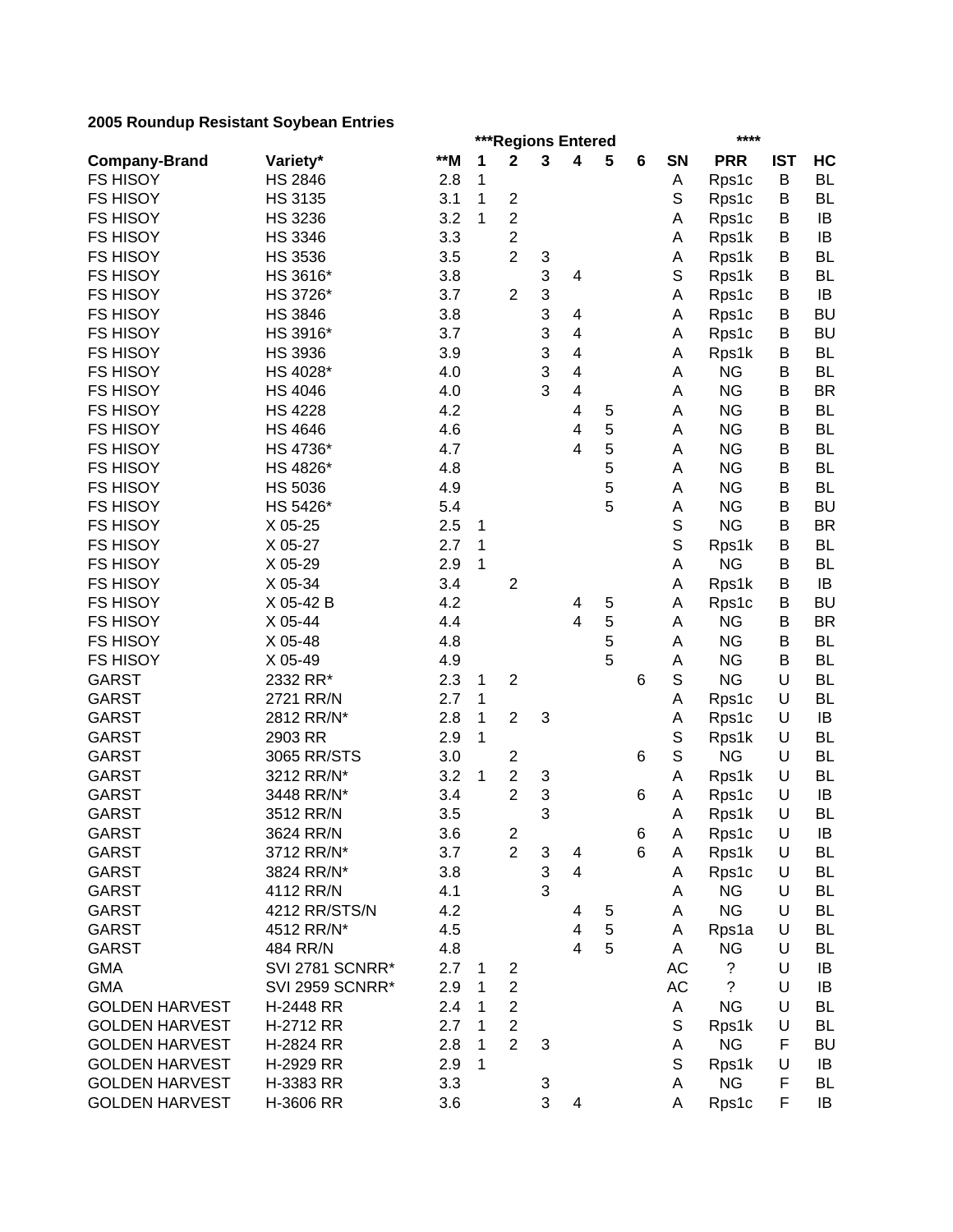|                       |                    |       |   | ***Regions Entered      |        |   |   |   |    | ****       |            |           |
|-----------------------|--------------------|-------|---|-------------------------|--------|---|---|---|----|------------|------------|-----------|
| <b>Company-Brand</b>  | Variety*           | $*$ M | 1 | $\mathbf{2}$            | 3      | 4 | 5 | 6 | SN | <b>PRR</b> | <b>IST</b> | HC        |
| <b>GOLDEN HARVEST</b> | H-3631 RR          | 3.6   |   |                         | 3      |   |   |   | Α  | Rps1k      | U          | <b>BL</b> |
| <b>GOLDEN HARVEST</b> | H-3945 RR          | 3.9   |   |                         | 3      | 4 |   |   | A  | Rps1c      | U          | <b>BU</b> |
| <b>GOLDEN HARVEST</b> | H-4024 RR          | 4.0   |   |                         | 3      | 4 |   |   | Α  | <b>NG</b>  | U          | <b>BL</b> |
| <b>GOLDEN HARVEST</b> | H-4368 RR          | 4.3   |   |                         |        | 4 |   |   | A  | <b>NG</b>  | U          | <b>BL</b> |
| <b>GOLDEN HARVEST</b> | H-4534 RR          | 4.5   |   |                         |        | 4 |   |   | Α  | Rps1a      | U          | <b>BL</b> |
| <b>GOLDEN HARVEST</b> | H-4850 RR          | 4.8   |   |                         |        | 4 |   |   | Α  | <b>NG</b>  | U          | <b>BL</b> |
| <b>GOLDEN HARVEST</b> | H-4878 RR          | 4.8   |   |                         |        | 4 |   |   | Α  | <b>NG</b>  | U          | IB        |
| <b>GREAT HEART</b>    | GT-345 CRR*        | 3.5   |   | $\overline{2}$          | 3      | 4 |   |   | Α  | Rps1k      | В          | <b>BL</b> |
| <b>GREAT HEART</b>    | GT-375 CRR*        | 3.7   |   |                         | 3      |   |   |   | Α  | Rps1c      | В          | <b>BU</b> |
| <b>GREAT HEART</b>    | GT-382 CRR*        | 3.8   |   |                         | 3      |   |   |   | A  | Rps1k      | U          | <b>BL</b> |
| <b>GREAT HEART</b>    | GT-444 CRR*        | 4.4   |   |                         |        | 4 |   |   | A  | <b>NG</b>  | В          | <b>BR</b> |
| <b>GREAT LAKES</b>    | GL 2429 RR*        | 2.4   |   | 2                       |        |   |   |   | A  | Rps1k      | В          | IB        |
| <b>GREAT LAKES</b>    | GL 2705 RR*        | 2.7   |   | $\overline{c}$          |        |   |   |   | S  | Rps1k      | В          | Y         |
| <b>GREAT LAKES</b>    | GL 3119 RR*        | 3.1   | 1 | $\overline{c}$          |        |   |   |   | Α  | Rps1c      | В          | IB        |
| <b>GREAT LAKES</b>    | GL 3409 RR*        | 3.4   |   | $\overline{2}$          |        |   |   |   | Α  | Rps1k      | В          | <b>BL</b> |
| <b>GREAT LAKES</b>    | GL 3710 RR*        | 3.7   |   |                         |        | 4 |   |   | S  | Rps1k      | В          | <b>BL</b> |
| <b>GREAT LAKES</b>    | GL 4009 RR*        | 4.0   |   |                         |        | 4 |   |   | A  | <b>NG</b>  | B          | <b>BL</b> |
| <b>GREAT LAKES</b>    | GL 4419 RR*        | 4.4   |   |                         |        | 4 |   |   | Α  | Rps1a      | B          | <b>BL</b> |
| <b>GUTWEIN</b>        | X53104 RR          | 3.1   | 1 | $\overline{2}$          | 3      |   |   | 6 | S  | Rps1c      | $\cup$     | IB        |
| <b>HELENA</b>         | 3676               | 3.6   |   |                         |        | 4 |   |   | Α  | Rps1c      | F          | BL        |
| <b>HELENA</b>         | 3975               | 3.9   |   |                         |        | 4 |   |   | Α  | Rps1a      | F          | <b>BR</b> |
| <b>HELENA</b>         | 4375               | 4.3   |   |                         |        | 4 |   |   | Α  | Rps1a      | F          | <b>BL</b> |
| <b>HELENA</b>         | 4576               | 4.5   |   |                         |        | 4 |   |   | Α  | <b>NG</b>  | F          | <b>BR</b> |
| <b>HELENA</b>         | 4875               | 4.8   |   |                         |        | 4 |   |   | Α  | <b>NG</b>  | F          | BL        |
| <b>HENKEL</b>         | SS 3205 RR         | 2.3   | 1 |                         |        |   |   |   | S  | Rps1c      | U          | <b>BL</b> |
| <b>HENKEL</b>         | SS 6401 RR         | 2.6   | 1 |                         |        |   |   |   | Α  | Rps1c      | U          | <b>BL</b> |
| <b>HENKEL</b>         | SS 8506 RR         | 2.8   | 1 |                         |        |   |   |   | A  | <b>NG</b>  | U          | <b>BL</b> |
| <b>HENKEL</b>         | SS 9405 RR         | 2.9   | 1 |                         |        |   |   |   | A  | Rps1c      | U          | <b>BL</b> |
| <b>HIGH CYCLE</b>     | 2222 RR*           | 2.2   | 1 |                         |        |   |   |   | S  | seg1k      | F          | <b>BU</b> |
| <b>HIGH CYCLE</b>     | 2263 RR            | 2.6   | 1 |                         |        |   |   |   | S  | Rps1c      | U          | IB        |
| <b>HIGH CYCLE</b>     | 2274 RR            | 2.7   | 1 |                         |        |   |   |   | S  | Rps1k      | F          | <b>BL</b> |
| <b>HIGH CYCLE</b>     | 2292 RR            | 2.9   | 1 |                         |        |   |   |   | S  | Rps1c      | F          | <b>BL</b> |
| <b>HIGH CYCLE</b>     | 2293 RR/SCN        | 2.9   | 1 |                         |        |   |   |   | Α  | <b>NG</b>  | U          | <b>BL</b> |
| <b>HOBLIT</b>         | <b>HB 287 NRR</b>  | 2.9   |   |                         | 3      |   |   |   | Α  |            | $\cup$     | <b>BL</b> |
| <b>HOBLIT</b>         | <b>HB 319 NRR*</b> | 3.1   |   |                         | 3      |   |   |   |    | Rps1c      | U          | BL        |
|                       |                    |       |   |                         |        |   |   |   | А  | Rps1k      | U          |           |
| <b>HOBLIT</b>         | <b>HB 335 NRR</b>  | 3.3   |   |                         | 3<br>3 |   |   |   | Α  | Rps1k      |            | IB        |
| <b>HOBLIT</b>         | <b>HB 355 NRR</b>  | 3.5   |   |                         |        |   |   |   | A  | Rps1k      | U          | <b>BL</b> |
| <b>HOBLIT</b>         | <b>HB 364 NRR</b>  | 3.6   |   |                         | 3      |   |   |   | Α  | Rps1k      | U          | <b>BL</b> |
| <b>HOBLIT</b>         | <b>HB 376 NRR*</b> | 3.7   |   |                         | 3      |   |   |   | A  | Rps1c      | U          | IB        |
| <b>HOBLIT</b>         | <b>HB 387 NRR</b>  | 3.8   |   |                         | 3      |   |   |   | Α  | Rps1k      | U          | <b>BL</b> |
| <b>HOBLIT</b>         | <b>HB 424 NRR</b>  | 4.2   |   |                         |        | 4 |   |   | A  | Rps1c      | U          | BL        |
| <b>HOFFMAN</b>        | H 3384 CR          | 3.8   |   |                         |        | 4 |   |   | Α  | Rps1c      | F          | <b>BL</b> |
| <b>HOFFMAN</b>        | H 3441 CR*         | 4.4   |   |                         |        | 4 |   |   | Α  | <b>NG</b>  | F          | BL        |
| <b>HOFFMAN</b>        | H 3456 CR          | 4.5   |   |                         |        | 4 |   |   | Α  | <b>NG</b>  | F          | <b>BL</b> |
| <b>HOFFMAN</b>        | H 3466 CR          | 4.6   |   |                         |        | 4 |   |   | Α  | <b>NG</b>  | F          | <b>BL</b> |
| <b>HOFFMAN</b>        | H 3474 CR          | 4.7   |   |                         |        | 4 |   |   | Α  | <b>NG</b>  | F          | <b>BL</b> |
| <b>HORIZON</b>        | H 270 N            | 2.7   | 1 | $\overline{\mathbf{c}}$ |        |   |   |   | А  | <b>NG</b>  | F          | <b>BL</b> |
| <b>HORIZON</b>        | H 283 N            | 2.8   | 1 | $\overline{2}$          |        |   |   |   | Α  | Rps1c      | F          | <b>BL</b> |
| <b>HORIZON</b>        | <b>H283 N-CR</b>   | 2.8   | 1 |                         |        |   |   |   | Α  | Rps1c      | B          | BL        |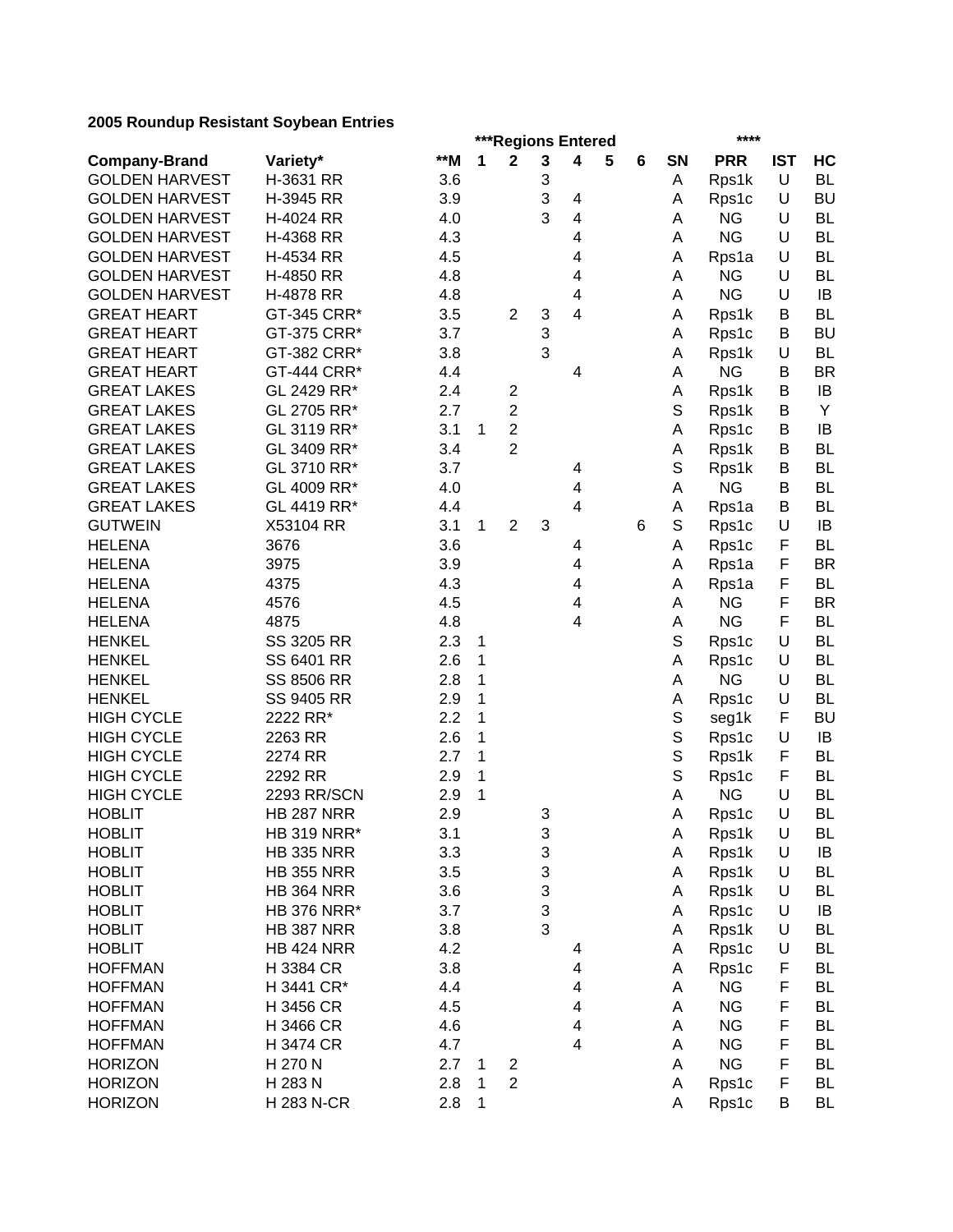|                      |                     |     |                |                |   | ***Regions Entered      |   |   |        | ****                   |            |           |
|----------------------|---------------------|-----|----------------|----------------|---|-------------------------|---|---|--------|------------------------|------------|-----------|
| <b>Company-Brand</b> | Variety*            | **M | 1              | $\mathbf 2$    | 3 | 4                       | 5 | 6 | SN     | <b>PRR</b>             | <b>IST</b> | HC        |
| <b>HORIZON</b>       | H 294 N             | 2.9 | 1              | $\overline{c}$ |   |                         |   |   | Α      | <b>NG</b>              | F          | <b>BL</b> |
| <b>HORIZON</b>       | H 303 N             | 3.0 | 1              | $\overline{c}$ | 3 |                         |   |   | А      | Rps1k                  | F          | IB        |
| <b>HORIZON</b>       | H 328 N             | 3.2 |                | $\overline{c}$ | 3 |                         |   |   | А      | Rps1k                  | F          | <b>BL</b> |
| <b>HORIZON</b>       | H 333 N             | 3.3 |                | $\overline{c}$ | 3 |                         |   | 6 | Α      | Rps1k                  | F          | IB        |
| <b>HORIZON</b>       | H 342 N             | 3.4 |                | $\overline{c}$ | 3 |                         |   | 6 | Α      | Rps1k                  | F          | IB        |
| <b>HORIZON</b>       | <b>H342 N-CR</b>    | 3.4 |                | $\overline{c}$ | 3 |                         |   |   | A      | Rps1k                  | B          | IB        |
| <b>HORIZON</b>       | H 352 N             | 3.5 |                | $\overline{2}$ | 3 |                         |   | 6 | Α      | Rps1k                  | F          | <b>BL</b> |
| <b>HORIZON</b>       | H 357 N*            | 3.6 |                | $\overline{c}$ | 3 |                         |   | 6 | A      | Rps1k                  | F          | <b>BL</b> |
| <b>HORIZON</b>       | H 374 N             | 3.7 |                | $\overline{2}$ | 3 | 4                       |   |   | А      | Rps1c                  | F          | IB        |
| <b>HORIZON</b>       | H 380               | 3.8 |                |                | 3 | 4                       |   |   | S      | <b>NG</b>              | F          | <b>BL</b> |
| <b>HORIZON</b>       | <b>H380-CR</b>      | 3.8 |                |                |   | 4                       |   |   | A      | <b>NG</b>              | В          | <b>BL</b> |
| <b>HORIZON</b>       | H 387 N*            | 3.8 |                |                | 3 | 4                       |   | 6 | A      | Rps1k                  | F          | <b>BL</b> |
| <b>HORIZON</b>       | H 406 N*            | 4.0 |                |                | 3 | 4                       |   | 6 | Α      | Rps1k                  | F          | <b>BL</b> |
| <b>HORIZON</b>       | H 424 N*            | 4.2 |                |                |   | 4                       |   |   | Α      | <b>NG</b>              | F          | <b>BL</b> |
| <b>HORIZON</b>       | H 425 N             | 4.2 |                |                | 3 | 4                       |   | 6 | Α      | Rps1c                  | F          | IB        |
| <b>HORIZON</b>       | H 451 N             | 4.5 |                |                |   | 4                       |   |   | А      | <b>NG</b>              | F          | <b>BR</b> |
| <b>HUBNER</b>        | H 262 NRR*          | 2.6 | 1              | $\overline{c}$ |   |                         |   |   | А      | <b>NG</b>              | F          | <b>BL</b> |
| <b>HUBNER</b>        | H 289 NRR*          | 2.8 | 1              | $\overline{c}$ |   |                         |   |   | Α      | Rps1c                  | F          | <b>BL</b> |
| <b>HUBNER</b>        | H 291 NRR*          | 2.9 |                | $\overline{2}$ | 3 |                         |   |   | Α      | Rps1c                  | F          | <b>BL</b> |
| <b>HUBNER</b>        | H 333 NRR*          | 3.3 |                | $\overline{c}$ | 3 |                         |   |   | Α      | Rps1k                  | F          | IB        |
| <b>HUBNER</b>        | H 355 NRR*          | 3.7 |                | $\overline{2}$ | 3 | 4                       | 5 |   | А      | Rps1k                  | F          | <b>BL</b> |
| <b>HUBNER</b>        | H 383 NRR*          | 3.8 |                |                |   | 4                       | 5 |   | Α      | <b>NG</b>              | F          | <b>BL</b> |
| <b>HUBNER</b>        | H 402 NRR*          | 4.0 |                |                |   | 4                       | 5 |   | А      | <b>NG</b>              | F          | <b>BL</b> |
| <b>HUBNER</b>        | H 427 NRR*          | 4.2 |                |                |   |                         | 5 |   | Α      | <b>NG</b>              | F          | <b>BL</b> |
| <b>HUBNER</b>        | H 431 NRR*          | 4.3 |                |                |   |                         | 5 |   | А      | Rps1a                  | F          | <b>BL</b> |
| <b>HUGHES</b>        | 405                 | 2.4 | 1              |                |   |                         |   |   | S      | Rps1k                  | В          | <b>BL</b> |
| <b>HUGHES</b>        | 567                 | 2.5 | 1              |                |   |                         |   |   | S      | Rps1k                  | B          | <b>BL</b> |
| <b>HUGHES</b>        | 754                 | 2.7 | 1              |                |   |                         |   |   | A      | <b>NG</b>              | В          | <b>BL</b> |
| <b>HUGHES</b>        | 835                 | 2.8 | 1              |                |   |                         |   |   | Α      | Rps1c                  | В          | <b>BL</b> |
| <b>HUGHES</b>        | 852                 | 2.8 | 1              |                |   |                         |   |   | А      | Rps1c                  | В          | <b>BL</b> |
| <b>HUGHES</b>        | 309*                | 2.3 | 1              |                |   |                         |   |   | S      | Rps1k                  | В          | Y         |
| <b>KALTENBERG</b>    | <b>KB 226 RR</b>    | 2.3 | 1              |                |   |                         |   |   | А      | <b>NG</b>              | B          | <b>BL</b> |
| <b>KALTENBERG</b>    | <b>KB 248 RR</b>    | 2.4 | 1              |                |   |                         |   |   | S      | Rps1c                  | B          | IB        |
| <b>KALTENBERG</b>    | <b>KB 265 RR</b>    | 2.6 | 1              |                |   |                         |   |   | А      | <b>NG</b>              | B          | <b>BL</b> |
| <b>KALTENBERG</b>    | <b>KB 276 RR</b>    | 2.8 | $\overline{1}$ |                |   |                         |   |   | S      | Rps1k                  | В          | BL        |
| <b>KALTENBERG</b>    | <b>KB 335 RR</b>    | 3.3 |                | $\overline{2}$ |   |                         |   |   | A      | seg1c                  | B          | BL        |
| <b>KALTENBERG</b>    | <b>KB 354 RR</b>    | 3.5 |                | $\overline{2}$ |   |                         |   |   | A      | Rps1c                  | B          | IB        |
| <b>KITCHEN</b>       | <b>KSC 3546 CRR</b> | 3.5 |                |                | 3 |                         |   |   | Α      | Rps1a                  | U          | <b>BL</b> |
| <b>KITCHEN</b>       | <b>KSC 3736 CRR</b> | 3.6 |                |                | 3 |                         |   |   | Α      | Rps1a                  | U          | IB        |
| <b>KITCHEN</b>       | <b>KSC 3856 CRR</b> | 3.8 |                |                | 3 | 4                       |   |   | Α      | Rps1a                  | U          | <b>BR</b> |
| <b>KITCHEN</b>       | <b>KSC 3902 CRR</b> | 3.9 |                |                | 3 | $\overline{\mathbf{4}}$ |   |   | A      | <b>NG</b>              | U          | <b>BL</b> |
| <b>KITCHEN</b>       | <b>KSC 4256 CRR</b> | 4.2 |                |                |   | 4                       |   |   | Α      | Rps1a                  | U          | <b>BL</b> |
| <b>KITCHEN</b>       | <b>KSC 4266 CRR</b> | 4.2 |                |                |   | 4                       |   |   | Α      | <b>NG</b>              | U          | BR        |
| <b>KRUGER</b>        | K-188 RR/SCN        | 1.8 |                |                |   |                         |   |   |        | <b>NG</b>              | В          | IB        |
|                      |                     |     | 1              |                |   |                         |   |   | Α      |                        |            |           |
| <b>KRUGER</b>        | K-192 RR            | 1.9 | 1              |                |   |                         |   |   | S<br>S | <b>NG</b><br><b>NG</b> | В          | BU        |
| <b>KRUGER</b>        | K-193 RR            | 2.0 | 1              |                |   |                         |   |   |        |                        | В          | <b>BL</b> |
| <b>KRUGER</b>        | K-195+ RR/SCN       | 2.0 | 1              |                |   |                         |   |   | Α      | Rps1k                  | В          | IB        |
| <b>KRUGER</b>        | $K-211+RR$          | 2.2 | 1              |                |   |                         |   |   | S      | seg1k                  | В          | <b>BU</b> |
| <b>KRUGER</b>        | K-212 RR            | 2.1 | 1              |                |   |                         |   |   | S      | seg1k                  | В          | <b>BL</b> |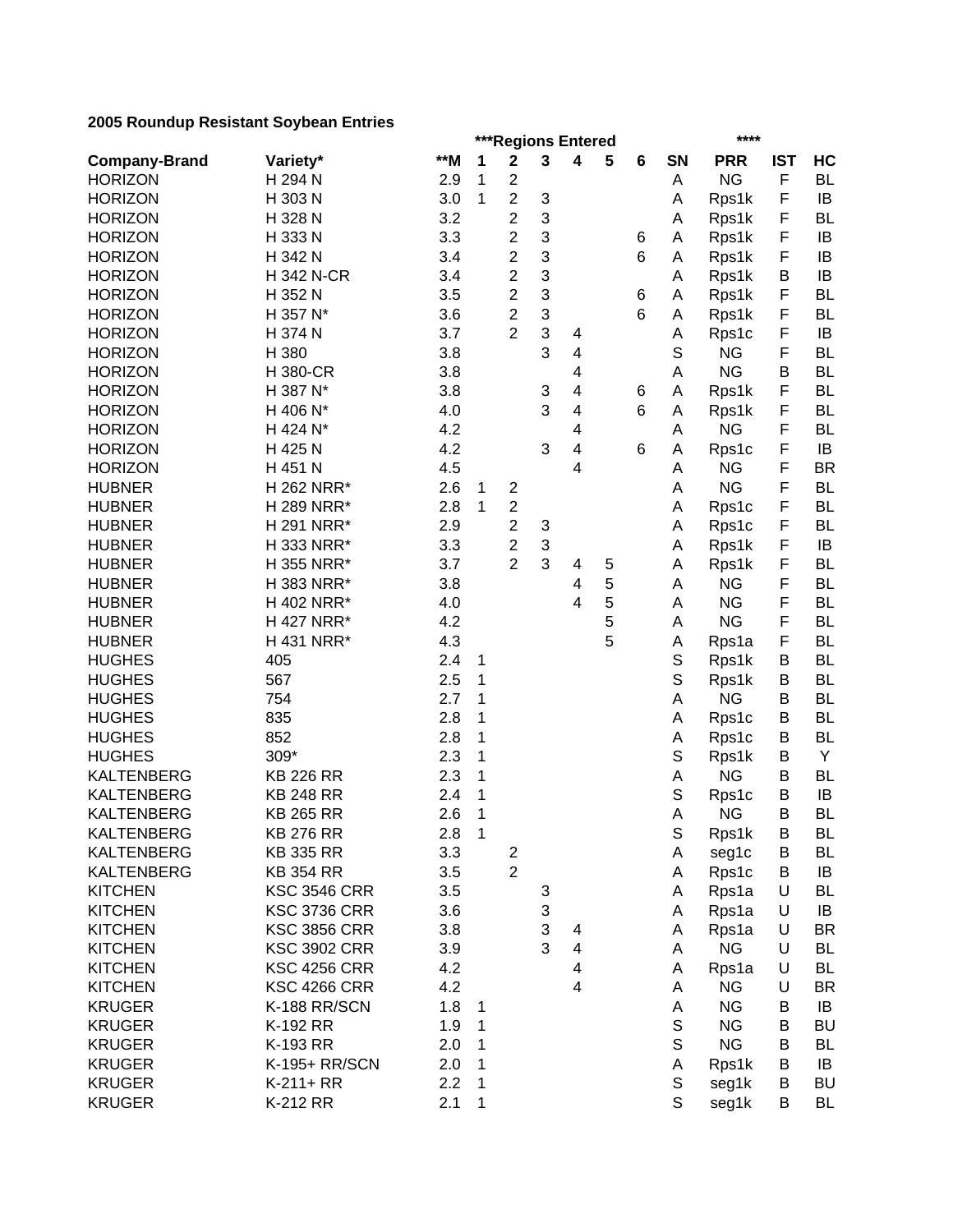|                      |                    |       |   | ***Regions Entered      |   |                         |   |   |             | ****       |            |           |
|----------------------|--------------------|-------|---|-------------------------|---|-------------------------|---|---|-------------|------------|------------|-----------|
| <b>Company-Brand</b> | Variety*           | $**M$ | 1 | $\mathbf{2}$            | 3 | 4                       | 5 | 6 | SN          | <b>PRR</b> | <b>IST</b> | HC        |
| <b>KRUGER</b>        | K-213 RR/SCN       | 2.2   | 1 |                         |   |                         |   |   | Α           | <b>NG</b>  | B          | <b>BL</b> |
| <b>KRUGER</b>        | <b>K-214 RR</b>    | 2.1   | 1 |                         |   |                         |   |   | $\mathbb S$ | <b>NG</b>  | B          | <b>BL</b> |
| <b>KRUGER</b>        | K-223+ RR          | 2.2   | 1 |                         |   |                         |   |   | $\mathbb S$ | Rps1k      | B          | <b>BR</b> |
| <b>KRUGER</b>        | <b>K-224 RR</b>    | 2.2   | 1 |                         |   |                         |   |   | $\mathbb S$ | <b>NG</b>  | B          | IB        |
| <b>KRUGER</b>        | K-226 RR           | 2.2   | 1 |                         |   |                         |   |   | S           | <b>NG</b>  | В          | <b>BL</b> |
| <b>KRUGER</b>        | K-233+ RR          | 2.3   | 1 |                         |   |                         |   |   | $\mathbb S$ | seg1k      | В          | <b>BL</b> |
| <b>KRUGER</b>        | K-235 RR/SCN       | 2.4   | 1 |                         |   |                         |   |   | Α           | seg1c      | B          | <b>BR</b> |
| <b>KRUGER</b>        | K-236 RR/SCN       | 2.4   | 1 |                         |   |                         |   |   | Α           | <b>NG</b>  | B          | <b>BL</b> |
| <b>KRUGER</b>        | K-255 RR           | 2.5   | 1 | $\overline{\mathbf{c}}$ |   |                         |   |   | $\mathbb S$ | <b>NG</b>  | B          | <b>BR</b> |
| <b>KRUGER</b>        | K-260 RR           | 2.6   | 1 | $\overline{c}$          |   |                         |   |   | $\mathbb S$ | Rps1k      | В          | IB        |
| <b>KRUGER</b>        | K-266 RR/SCN       | 2.6   | 1 | $\overline{2}$          |   |                         |   |   | Α           | <b>NG</b>  | В          | IB        |
| <b>KRUGER</b>        | <b>K-267 RR/CX</b> | 2.6   | 1 | $\overline{2}$          |   |                         |   |   | Χ           | <b>NG</b>  | В          | <b>BL</b> |
| <b>KRUGER</b>        | <b>K-273 RR</b>    | 2.7   | 1 | $\overline{c}$          |   |                         |   |   | $\mathbb S$ | Rps1c      | В          | IB        |
| <b>KRUGER</b>        | K-277+ RR/SCN      | 2.7   | 1 | $\overline{c}$          |   |                         |   |   | Α           | <b>NG</b>  | B          | <b>BL</b> |
| <b>KRUGER</b>        | <b>K-280 RR</b>    | 2.8   | 1 | $\overline{c}$          |   |                         |   |   | S           | Rps1k      | В          | IB        |
| <b>KRUGER</b>        | <b>K-284 RR/CX</b> | 2.8   | 1 | $\overline{c}$          |   |                         |   |   | X           | <b>NG</b>  | B          | <b>BL</b> |
| <b>KRUGER</b>        | K-287 RR/SCN       | 2.8   | 1 | $\overline{c}$          |   |                         |   |   | А           | Rps1c      | B          | <b>BL</b> |
| <b>KRUGER</b>        | K-289+ RR          | 2.8   | 1 | $\overline{c}$          |   |                         |   |   | S           | Rps1k      | B          | <b>BL</b> |
| <b>KRUGER</b>        | K-292 RR/SCN       | 2.9   |   | $\overline{c}$          |   |                         |   |   | A           | <b>NG</b>  | B          | <b>BL</b> |
| <b>KRUGER</b>        | K-294 RR/SCN       | 2.9   |   | $\overline{c}$          |   |                         |   |   | <b>BC</b>   | <b>NG</b>  | B          | <b>BL</b> |
| <b>KRUGER</b>        | <b>K-300 RR/CX</b> | 3.0   |   | $\overline{c}$          |   |                         |   |   | X           | <b>NG</b>  | B          | <b>BL</b> |
| <b>KRUGER</b>        | K-301 RR/SCN       | 3.0   |   | $\overline{c}$          |   |                         |   |   | Α           | <b>NG</b>  | В          | M         |
| <b>KRUGER</b>        | K-310 RR           | 3.1   |   | $\overline{2}$          |   |                         |   |   | S           | Rps1k      | B          | <b>BL</b> |
| <b>KRUGER</b>        | K-311 RR/SCN       | 3.1   |   | $\overline{\mathbf{c}}$ |   |                         |   |   | Α           | Rps1c      | B          | <b>BL</b> |
| <b>KRUGER</b>        | K-328 RR           | 3.2   |   | $\overline{2}$          |   |                         |   |   | $\mathbb S$ | Rps1c      | B          | <b>BL</b> |
| <b>KRUGER</b>        | K-330 RR           | 3.3   |   | $\overline{2}$          | 3 |                         |   |   | $\mathbb S$ | Rps1k      | В          | <b>BL</b> |
| <b>KRUGER</b>        | K-333 RR/SCN       | 3.3   |   | $\overline{c}$          | 3 |                         |   |   | А           | <b>NG</b>  | В          | <b>BL</b> |
| <b>KRUGER</b>        | K-340 RR           | 3.4   |   | $\overline{2}$          | 3 |                         |   |   | S           | <b>NG</b>  | В          | <b>BL</b> |
| <b>KRUGER</b>        | K-341 RR/SCN       | 3.4   |   | $\overline{2}$          | 3 |                         |   |   | Α           | Rps1k      | В          | IB        |
| <b>KRUGER</b>        | K-349 RR           | 3.4   |   | $\overline{2}$          | 3 |                         |   |   | S           | Rps1c      | В          | IB        |
| <b>KRUGER</b>        | K-355 RR/SCN       | 3.5   |   | $\overline{2}$          | 3 |                         |   |   | A           | Rps1k      | В          | <b>BL</b> |
| <b>KRUGER</b>        | K-370 RR/SCN       | 3.7   |   |                         | 3 |                         |   |   | Α           | <b>NG</b>  | B          | IB        |
| <b>KRUGER</b>        | K-373 RR/SCN       | 3.7   |   |                         | 3 |                         |   |   | Α           | Rps1k      | B          | <b>BL</b> |
| <b>KRUGER</b>        | K-389 RR/SCN       | 3.8   |   |                         | 3 |                         |   |   | A           | Rps1c      | B          | <b>BL</b> |
| <b>KRUGER</b>        | K-397 RR/SCN       | 3.8   |   |                         | 3 | 4                       |   |   | А           | <b>NG</b>  | В          | IB        |
| <b>KRUGER</b>        | K-399 RR/SCN       | 3.9   |   |                         | 3 | 4                       |   |   | Α           | <b>NG</b>  | B          | IB        |
| <b>KRUGER</b>        | K-403 RR/SCN       | 4.0   |   |                         | 3 | $\overline{\mathbf{4}}$ |   |   | Α           | <b>NG</b>  | B          | <b>BL</b> |
| <b>KRUGER</b>        | K-404 RR           | 4.0   |   |                         | 3 | $\overline{\mathbf{4}}$ |   |   | S           | Rps1k      | В          | <b>BL</b> |
| <b>KRUGER</b>        | K-410 RR/SCN       | 4.1   |   |                         | 3 | 4                       |   |   | Α           | <b>NG</b>  | В          | <b>BL</b> |
| <b>KRUGER</b>        | K-411 RR/SCN       | 4.1   |   |                         | 3 | 4                       |   |   | Α           | <b>NG</b>  | В          | <b>BL</b> |
| <b>KRUGER</b>        | K-433 RR/SCN       | 4.3   |   |                         |   | 4                       |   |   | Α           | <b>NG</b>  | B          | <b>BR</b> |
| <b>KRUGER</b>        | K-473 RR/SCN       | 4.8   |   |                         |   | $\overline{4}$          | 5 |   | Α           | <b>NG</b>  | B          | BL        |
| <b>LATHAM</b>        | E 2450 R           | 2.4   | 1 |                         |   |                         |   |   | S           | Rps1k      | U          | IB        |
| <b>LATHAM</b>        | E 2646 R           | 2.6   | 1 |                         |   |                         |   |   | S           | Rps1k      | U          | <b>BL</b> |
| <b>LATHAM</b>        | E 3157 R           | 3.1   | 1 |                         |   |                         |   |   | S           | Rps1c      | U          | BL        |
| LATHAM               | L 2811 RX*         | 2.8   | 1 |                         |   |                         |   |   | D           | <b>NG</b>  | U          | <b>BL</b> |
| <b>LATHAM</b>        | L 2900 R           | 2.9   | 1 |                         |   |                         |   |   | S           | <b>NG</b>  | U          | M         |
| <b>LEWIS</b>         |                    | 2.9   |   |                         |   |                         |   |   | Α           | <b>NG</b>  | F          | <b>BL</b> |
|                      | 2909               |       |   | $\overline{\mathbf{c}}$ |   |                         |   |   |             |            |            |           |
| <b>LEWIS</b>         | 3192               | 3.1   |   | $\overline{2}$          |   |                         |   |   | Α           | Rps1k      | F          | <b>BL</b> |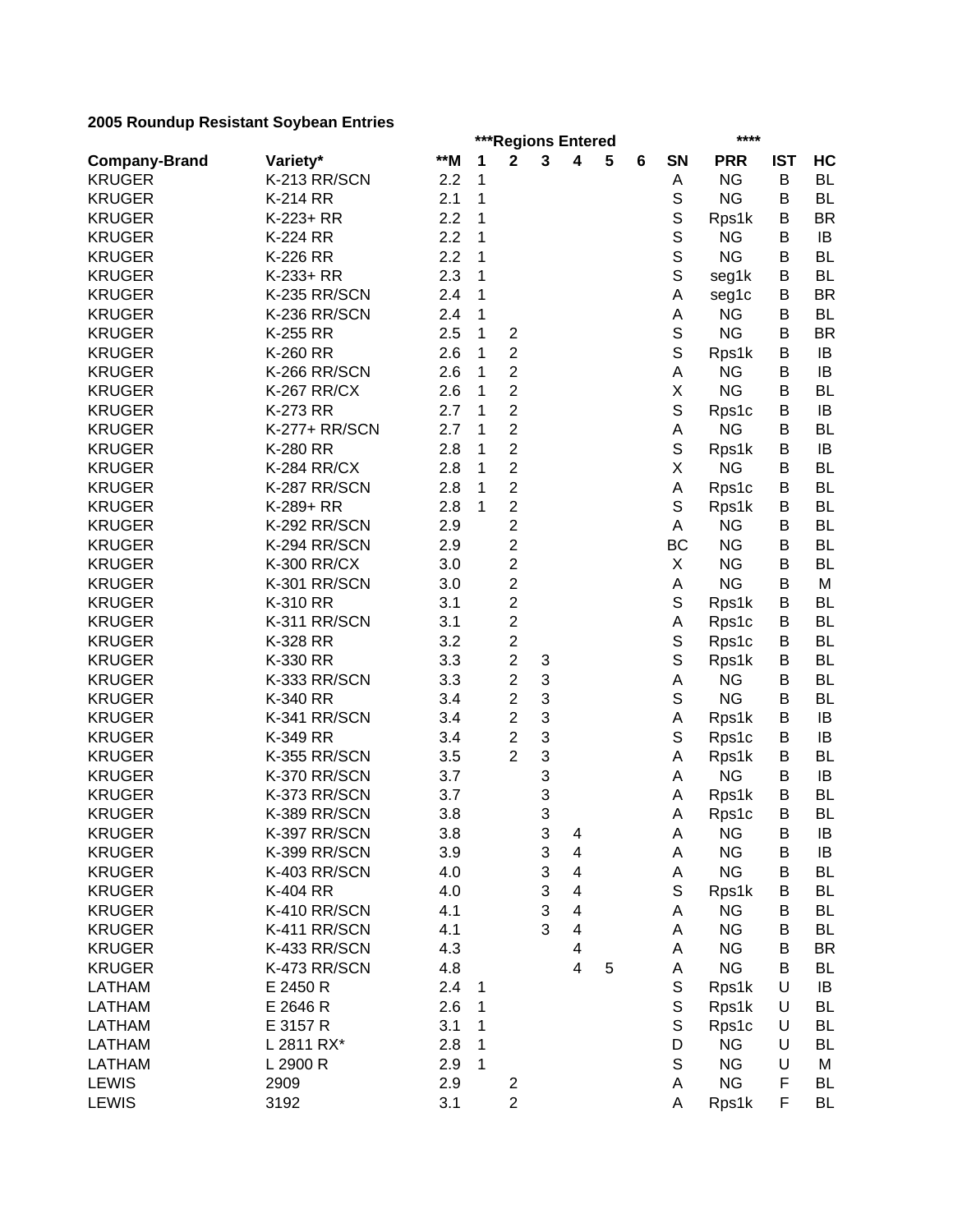|                      |                        |       |              |                         |              | ***Regions Entered |   |   |           | ****           |            |                 |
|----------------------|------------------------|-------|--------------|-------------------------|--------------|--------------------|---|---|-----------|----------------|------------|-----------------|
| <b>Company-Brand</b> | Variety*               | $**M$ | 1            | $\mathbf 2$             | $\mathbf{3}$ | 4                  | 5 | 6 | <b>SN</b> | <b>PRR</b>     | <b>IST</b> | HC              |
| <b>LEWIS</b>         | 3515                   | 3.5   |              | 2                       | 3            |                    |   |   | Α         | Rps1k          | F          | IB              |
| <b>LEWIS</b>         | 3566                   | 3.5   |              |                         | 3            |                    |   |   | Α         | Rps1k          | F          | <b>BL</b>       |
| <b>LEWIS</b>         | 3706                   | 3.7   |              |                         | 3            |                    |   |   | Α         | Rps1k          | F          | <b>BL</b>       |
| <b>LEWIS</b>         | 3716                   | 3.7   |              |                         | 3            | 4                  |   |   | Α         | Rps1c          | F          | IB              |
| <b>LEWIS</b>         | 3822                   | 3.8   |              |                         | 3            |                    |   |   | S         | <b>NG</b>      | F          | <b>BL</b>       |
| <b>LEWIS</b>         | 3875                   | 3.8   |              |                         | 3            | 4                  |   |   | Α         | Rps1k          | F          | <b>BL</b>       |
| <b>LEWIS</b>         | 4010                   | 4.0   |              |                         |              | 4                  |   |   | Α         | <b>NG</b>      | F          | <b>BR</b>       |
| <b>LEWIS</b>         | 4395                   | 4.3   |              |                         |              | 4                  |   |   | A         | <b>NG</b>      | F          | <b>BR</b>       |
| <b>LEWIS</b>         | 3308*                  | 3.3   |              | $\overline{\mathbf{c}}$ | 3            |                    |   |   | Α         | Rps1k          | F          | IB              |
| <b>LEWIS</b>         | 3677*                  | 3.6   |              | $\overline{2}$          | 3            |                    |   |   | S         | Rps1k          | F          | <b>BL</b>       |
| <b>LEWIS</b>         | 3715*                  | 3.7   |              |                         | 3            | 4                  |   |   | A         | Rps1c          | F          | IB              |
| <b>LEWIS</b>         | 3853*                  | 3.8   |              |                         | 3            | 4                  |   |   | А         | Rps1c          | F          | <b>BL</b>       |
| <b>LEWIS</b>         | 4106*                  | 4.1   |              |                         | 3            | 4                  |   |   | A         | <b>NG</b>      | F          | <b>BL</b>       |
| <b>LEWIS</b>         | 4366*                  | 4.3   |              |                         |              | 4                  |   |   | А         | <b>NG</b>      | F          | <b>BL</b>       |
| <b>LEWIS</b>         | 4404*                  | 4.4   |              |                         |              | 4                  |   |   | А         | Rps1a          | F          | <b>BL</b>       |
| LG SEEDS             | C 3444 NRR*            | 3.4   |              |                         | 3            |                    |   |   | Α         | Rps1k          | B          | <b>BL</b>       |
| LG SEEDS             | C 3655 RR*             | 3.7   |              |                         | 3            |                    |   |   | S         | Rps1k          | U          | <b>BL</b>       |
| <b>LG SEEDS</b>      | C 4444 NRR*            | 4.4   |              |                         |              | 4                  |   |   | А         | Rps1c          | В          | <b>BL</b>       |
| M & D SEED           | 9400 NRR               | 4.0   |              |                         |              | 4                  |   |   | Α         | <b>NG</b>      | U          | <b>BL</b>       |
| M & D SEED           | 9420 NRR               | 4.2   |              |                         |              | 4                  |   |   | A         | <b>NG</b>      | U          | IB              |
| M & D SEED           | 9440 NRR*              | 4.4   |              |                         |              | 4                  | 5 |   | A         | <b>NG</b>      | U          | <b>BL</b>       |
| M & D SEED           | 9550 RRSTS*            | 5.5   |              |                         |              |                    | 5 |   | A         | <b>NG</b>      | U          | <b>BU</b>       |
| <b>MARTIN</b>        | M 435 NRR              | 3.5   |              |                         |              |                    |   |   |           |                | U          | IB              |
| <b>MARTIN</b>        | <b>M 538 NRR</b>       | 3.8   |              |                         | 3<br>3       |                    |   |   | Α         | Rps1c          | U          | <b>BU</b>       |
| <b>MARTIN</b>        | M 627 RR               | 2.7   |              |                         | 3            |                    |   |   | А<br>S    | Rps1c<br>Rps1k | U          | <b>BL</b>       |
| <b>MARTIN</b>        | <b>M 631 NRR</b>       | 3.1   |              |                         | 3            |                    |   |   | A         | Rps1c          | U          | <b>BL</b>       |
| <b>MAVRICK</b>       | 1363 RR*               | 3.6   |              |                         | 3            |                    |   |   |           |                | U          | <b>BL</b>       |
| <b>MAVRICK</b>       | 2373 RR*               | 3.7   |              |                         | 3            |                    |   |   | Α         | Rps1k          | U          | <b>BR</b>       |
| <b>MAVRICK</b>       | 3344 RR*               | 3.4   |              | $\overline{2}$          | 3            |                    |   |   | Α         | Rps1c          | U          | <b>BL</b>       |
| <b>MAVRICK</b>       |                        |       |              |                         |              |                    |   |   | Α         | Rps1k          |            |                 |
|                      | 3399 RR*               | 3.9   |              |                         | 3<br>3       |                    |   |   | Α         | Rps1k          | U<br>U     | IB<br><b>BL</b> |
| <b>MAVRICK</b>       | 4430 RR*               | 4.3   |              |                         |              | 4                  |   |   | Α         | Rps1k          |            |                 |
| <b>MERSCHMAN</b>     | MARS 618RR             | 1.8   | 1            |                         |              |                    |   |   | S         | <b>NG</b>      | F          | <b>BU</b>       |
| <b>MERSCHMAN</b>     | <b>MUNSEE IVRR</b>     | 2.0   | 1            |                         |              |                    |   |   | S         | Rps1k          | F          | <b>BU</b>       |
| <b>MERSCHMAN</b>     | MOHEGAN 624RR          | 2.4   | 1            |                         |              |                    |   |   | А         | <b>NG</b>      | U          | <b>BL</b>       |
| <b>MERSCHMAN</b>     | APACHE 626RR           | 2.6   | $\mathbf{1}$ |                         |              |                    |   |   | А         | <b>NG</b>      | F          | <b>BR</b>       |
| <b>MERSCHMAN</b>     | <b>SIOUX IIRR</b>      | 2.6   | 1            |                         |              |                    |   |   | S         | Rps1k          | F          | IB              |
| <b>MERSCHMAN</b>     | SHAWNEE 527RR          | 2.7   | 1            | $\overline{c}$          | 3            |                    |   |   | Α         | <b>NG</b>      | F          | <b>BL</b>       |
| <b>MERSCHMAN</b>     | <b>CHEROKEE 628RR</b>  | 2.8   | 1            | $\overline{2}$          | 3            |                    |   |   | S         | Rps1k          | F          | BL              |
| <b>MERSCHMAN</b>     | CHICKASAW 8RR*         | 2.9   |              | $\overline{\mathbf{c}}$ |              |                    |   |   | A         | Rps1c          | F          | IB              |
| <b>MERSCHMAN</b>     | JEFFERSON 630RR        | 3.0   |              | $\overline{2}$          | 3            |                    |   |   | A         | <b>NG</b>      | F          | <b>BL</b>       |
| <b>MERSCHMAN</b>     | <b>GRANT IIIRR*</b>    | 3.3   |              | $\overline{c}$          | 3            |                    |   |   | Α         | Rps1k          | F          | BL              |
| <b>MERSCHMAN</b>     | TRUMAN 636RR           | 3.6   |              | $\overline{2}$          | 3            |                    |   |   | S         | <b>NG</b>      | F          | <b>BL</b>       |
| <b>MERSCHMAN</b>     | KENNEDY 538RR*         | 3.8   |              | $\overline{2}$          | 3            |                    |   |   | A         | <b>NG</b>      | F          | <b>BL</b>       |
| <b>MERSCHMAN</b>     | <b>WASHINGTON 9RR*</b> | 3.9   |              | $\overline{2}$          | 3            |                    |   |   | Α         | Rps1k          | F          | <b>BL</b>       |
| <b>MERSCHMAN</b>     | PHOENIX IIIRR*         | 4.0   |              |                         | 3            | 4                  |   |   | A         | <b>NG</b>      | F          | <b>BL</b>       |
| <b>MERSCHMAN</b>     | <b>MEMPHIS 642RR</b>   | 4.2   |              |                         |              | 4                  | 5 |   | Α         | <b>NG</b>      | U          | <b>BR</b>       |
| <b>MERSCHMAN</b>     | <b>AUSTIN 643RR</b>    | 4.3   |              |                         |              | 4                  | 5 |   | A         | <b>NG</b>      | U          | <b>BL</b>       |
| <b>MERSCHMAN</b>     | <b>DENVER RRSTS</b>    | 4.5   |              |                         |              | 4                  |   |   | Α         | <b>NG</b>      | F          | <b>BL</b>       |
| <b>MERSCHMAN</b>     | <b>ROCKY RR</b>        | 4.6   |              |                         |              | 4                  | 5 |   | Α         | <b>NG</b>      | F          | BL              |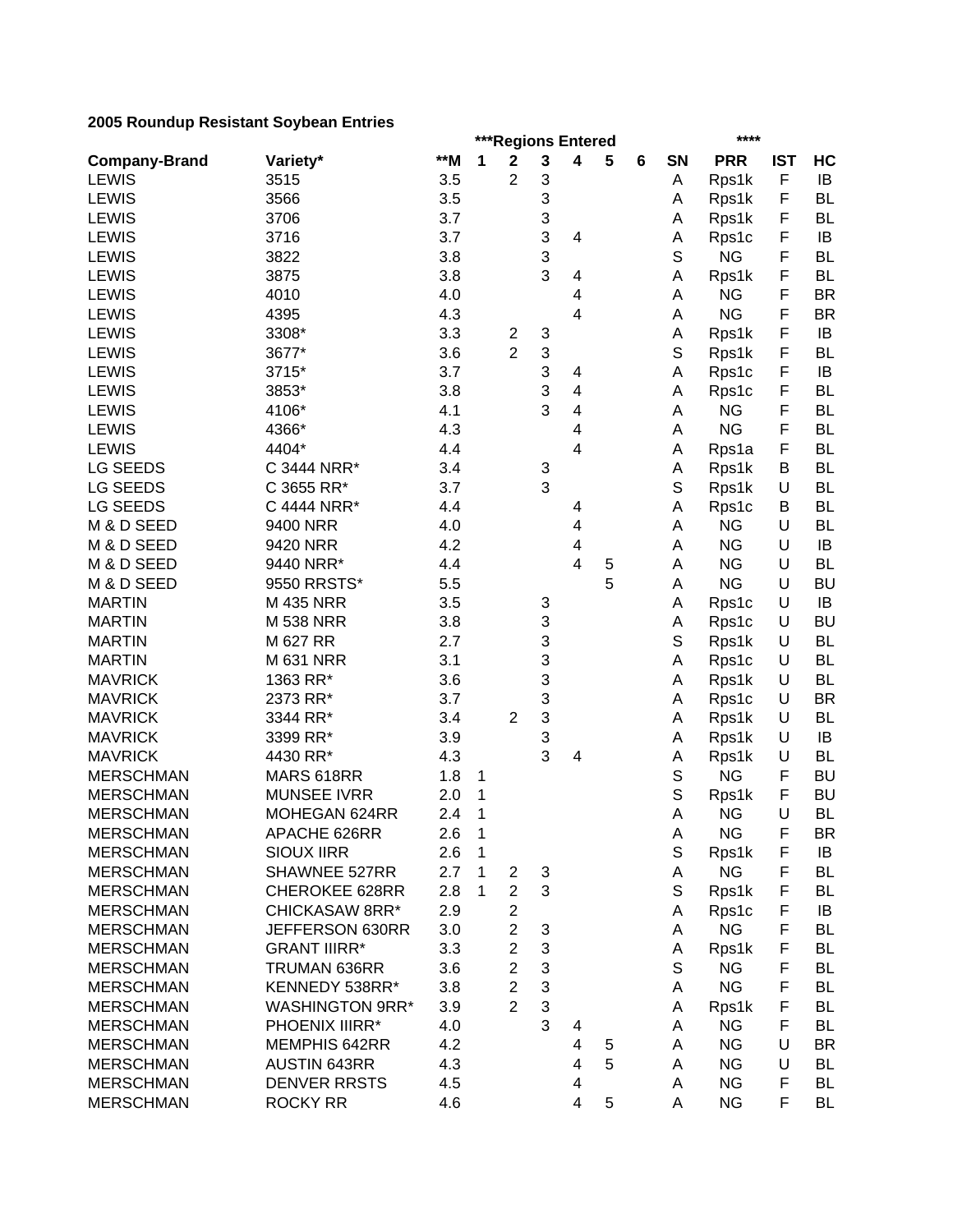|                         |                          |            |   | ***Regions Entered |                           |                          |   |   |    | ****       |            |           |
|-------------------------|--------------------------|------------|---|--------------------|---------------------------|--------------------------|---|---|----|------------|------------|-----------|
| <b>Company-Brand</b>    | Variety*                 | $*$ M      | 1 | $\mathbf 2$        | 3                         | $\overline{\mathbf{4}}$  | 5 | 6 | SN | <b>PRR</b> | <b>IST</b> | HC        |
| <b>MERSCHMAN</b>        | <b>DALLAS RR</b>         | 4.8        |   |                    |                           | 4                        | 5 |   | A  | <b>NG</b>  | F          | <b>BL</b> |
| <b>MERSCHMAN</b>        | RICHMOND 649RR           | 4.9        |   |                    |                           | 4                        |   |   | Α  | <b>NG</b>  | U          | <b>BL</b> |
| <b>MERSCHMAN</b>        | <b>OLYMPUS RR</b>        | 5.0        |   |                    |                           |                          | 5 |   | А  | <b>NG</b>  | F          | <b>BL</b> |
| <b>MERSCHMAN</b>        | <b>EVEREST RR</b>        | 5.3        |   |                    |                           |                          | 5 |   | Α  | <b>NG</b>  | F          | <b>BU</b> |
| <b>MERSCHMAN</b>        | <b>RUSHMORE 553RR</b>    | 5.3        |   |                    |                           |                          | 5 |   | A  | <b>NG</b>  | F          | <b>BL</b> |
| <b>MIDLAND</b>          | 9A305 NRR                | 3.0        |   |                    |                           |                          |   | 6 | А  | <b>NG</b>  | B          | <b>BL</b> |
| <b>MIDLAND</b>          | 9A345 XRR                | 3.4        |   |                    |                           |                          |   | 6 | Χ  | Rps1k      | В          | <b>BL</b> |
| <b>MIDLAND</b>          | 9A402 NRR*               | 3.9        |   |                    |                           | 4                        | 5 | 6 | Α  | <b>NG</b>  | B          | <b>BU</b> |
| <b>MIDLAND</b>          | 9A445 NRR                | 4.4        |   |                    |                           | 4                        | 5 |   | Α  | <b>NG</b>  | B          | <b>BL</b> |
| <b>MIDLAND</b>          | 9A475 XRR                | 4.7        |   |                    |                           | 4                        | 5 |   | Χ  | <b>NG</b>  | B          | <b>BL</b> |
| <b>MIDLAND</b>          | 9A485 XRR                | 4.8        |   |                    |                           | 4                        | 5 |   | Χ  | <b>NG</b>  | В          | <b>BL</b> |
| <b>MIDLAND</b>          | <b>MG 3306 NRR</b>       | 3.3        |   |                    | 3                         |                          |   | 6 | A  | Rps1c      | В          | IB        |
| <b>MIDLAND</b>          | MG 3836 NRRSTS           | 3.8        |   |                    | 3                         | 4                        |   | 6 | A  | Rps1c      | В          | <b>BL</b> |
| <b>MIDLAND</b>          | <b>MG 4006 NRR</b>       | 4.0        |   |                    |                           | 4                        | 5 |   | A  | <b>NG</b>  | B          | <b>BL</b> |
| <b>MIDLAND</b>          | <b>MG 4606 NRR</b>       | 4.6        |   |                    |                           | 4                        | 5 |   | Α  | <b>NG</b>  | B          | <b>BL</b> |
| MIDWEST SEED GEN        | GR 3533*                 | 3.5        |   | $\overline{2}$     | 3                         |                          |   |   | Α  | Rps1k      | U          | <b>BL</b> |
| MIDWEST SEED GEN        | GR 3832*                 | 3.8        |   |                    | 3                         | 4                        |   |   | Α  | Rps1c      | U          | <b>BU</b> |
| MIDWEST SEED GEN        | GR 3931*                 | 3.9        |   |                    | 3                         | 4                        |   |   | A  | Rps1c      | U          | <b>BU</b> |
| <b>MIDWEST SEED GEN</b> | GR 4152*                 | 4.1        |   |                    |                           | 4                        |   |   | Α  | <b>NG</b>  | U          | IB        |
| MIDWEST SEED GEN        | GR 4752*                 | 4.7        |   |                    |                           |                          | 5 |   | A  | <b>NG</b>  | U          | <b>BL</b> |
| <b>MILES</b>            | SC LEVI 4.4NRR           | 4.4        |   |                    |                           | 4                        | 5 |   | Α  | Rps1a      | U          | <b>BL</b> |
| <b>MILES</b>            | SC MOAB 4.5NRR           | 4.5        |   |                    |                           | 4                        | 5 |   | Α  | <b>NG</b>  | U          | <b>BR</b> |
| <b>MILES</b>            | SC REUBEN 4.8NRR         | 4.8        |   |                    |                           | 4                        | 5 |   | Α  | Rps1a      | U          | <b>BL</b> |
| <b>MILES</b>            | <b>SC STEPHEN 3.8NRR</b> | 3.8        |   |                    |                           | $\overline{4}$           | 5 |   | Α  | Rps1k      | U          | <b>BL</b> |
| <b>MUNSON</b>           | 8264 RR*                 | 2.6        | 1 | $\overline{2}$     | 3                         |                          |   |   | Α  | <b>NG</b>  | U          | <b>BL</b> |
| <b>MUNSON</b>           | 8296 RR                  | 2.9        |   | $\overline{c}$     |                           |                          |   |   | А  | <b>NG</b>  | U          | <b>BL</b> |
| <b>MUNSON</b>           | 8306 RR                  | 3.0        |   | $\overline{c}$     |                           |                          |   |   | S  | Rps1k      | U          | <b>BL</b> |
| <b>MUNSON</b>           | 8346 RR                  | 3.4        |   | $\overline{2}$     |                           |                          |   |   | A  | Rps1k      | U          | IB        |
| <b>MUNSON</b>           | 8358 RR*                 | 3.5        | 1 | $\overline{2}$     | 3                         |                          |   |   | A  | Rps1c      | U          | IB        |
| <b>MUNSON</b>           | 8366 RR                  | 3.6        |   | $\overline{2}$     |                           |                          |   |   | S  | <b>NG</b>  | U          | <b>BL</b> |
| <b>MWS</b>              | 2414 CRR*                | 2.4        | 1 |                    |                           |                          |   |   | A  | Rps1k      | F          | <b>BL</b> |
| <b>MWS</b>              | 2856 CRR*                | 2.8        |   | $\overline{c}$     |                           |                          |   |   | Α  | Rps1c      | F          | IB        |
| <b>MWS</b>              | 2951 CRR*                |            |   | $\overline{2}$     |                           |                          |   |   |    |            | F          | <b>BL</b> |
| <b>MWS</b>              | 3412 CRR*                | 2.9<br>3.3 |   |                    |                           |                          |   |   | Α  | Rps1c      | F          | <b>BL</b> |
|                         |                          |            |   |                    | 3<br>3                    |                          |   |   | Α  | Rps1k      |            |           |
| <b>MWS</b>              | 3520 CRR*                | 3.5        |   |                    |                           |                          |   |   | A  | Rps1k      | F.         | BL        |
| NK                      | S 26-V6*                 | 2.6        | 1 | $\overline{c}$     |                           |                          |   |   | Α  | Rps1a      | B          | <b>BL</b> |
| <b>NK</b>               | S 31-V3*                 | 3.1        | 1 | $\overline{c}$     | 3                         | 4                        |   |   | Α  | <b>NG</b>  | B          | <b>BR</b> |
| <b>NK</b>               | S 35-F9*                 | 3.5        | 1 | $\overline{c}$     | $\ensuremath{\mathsf{3}}$ | $\overline{\mathcal{A}}$ | 5 | 6 | S  | Rps1c      | B          | <b>BL</b> |
| <b>NK</b>               | S 37-N4*                 | 3.7        |   | $\overline{c}$     | 3                         | 4                        | 5 | 6 | Α  | Rps1c      | B          | <b>BL</b> |
| <b>NK</b>               | S 39-K6*                 | 3.9        |   | $\overline{2}$     | 3                         | 4                        | 5 | 6 | Α  | <b>NG</b>  | B          | <b>BL</b> |
| <b>NK</b>               | S 39-Q4*                 | 3.9        |   |                    | 3                         | 4                        | 5 | 6 | S  | Rps1c      | B          | <b>BR</b> |
| <b>NK</b>               | S 42-P7*                 | 4.2        |   |                    | 3                         | 4                        | 5 | 6 | Α  | <b>NG</b>  | B          | <b>BL</b> |
| <b>NK</b>               | S 43-B1*                 | 4.3        |   |                    | 3                         | 4                        | 5 | 6 | A  | Rps1c      | В          | <b>BR</b> |
| <b>NK</b>               | S 49-Q9*                 | 4.9        |   |                    |                           | 4                        | 5 |   | Α  | Rps1c      | B          | IB        |
| <b>NU-AG</b>            | 354 NRR*                 | 3.5        |   |                    | 3                         |                          |   |   | Α  | Rps1k      | U          | <b>BR</b> |
| <b>NU-AG</b>            | 374 NRR*                 | 3.7        |   |                    | 3                         |                          |   |   | Α  | Rps1c      | U          | IB        |
| <b>NU-AG</b>            | 386 NRRSTS               | 3.8        |   |                    | 3                         |                          |   |   | Α  | Rps1c      | U          | <b>BU</b> |
| <b>NU-AG</b>            | 394 NRR*                 | 3.9        |   |                    | 3                         | 4                        |   |   | A  | <b>NG</b>  | U          | <b>BL</b> |
| <b>NU-AG</b>            | <b>446 NRR</b>           | 4.4        |   |                    |                           | 4                        |   |   | А  | <b>NG</b>  | U          | <b>BR</b> |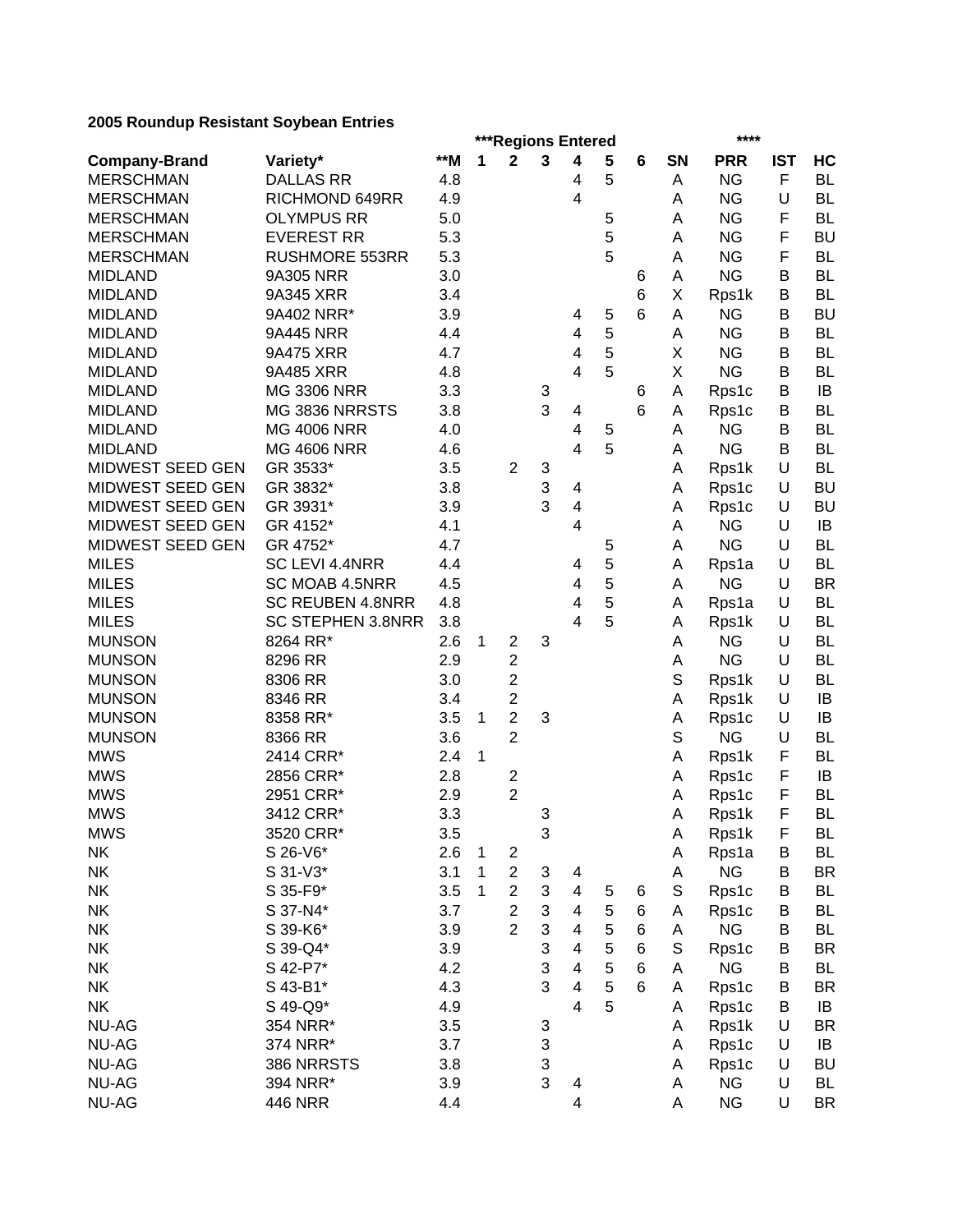|                      |                      |     |              | ***Regions Entered      |   |                         |   |   |             | ****               |            |           |
|----------------------|----------------------|-----|--------------|-------------------------|---|-------------------------|---|---|-------------|--------------------|------------|-----------|
| <b>Company-Brand</b> | Variety*             | **M | 1            | $\mathbf 2$             | 3 | 4                       | 5 | 6 | <b>SN</b>   | <b>PRR</b>         | <b>IST</b> | HC        |
| <b>PIONEER</b>       | 92M40                | 2.4 | 1            |                         |   |                         |   |   | Α           | Rps1c              | B          | <b>BL</b> |
| <b>PIONEER</b>       | 92M61                | 2.6 | $\mathbf{1}$ | $\boldsymbol{2}$        |   |                         |   |   | A           | <b>NG</b>          | В          | <b>BU</b> |
| <b>PIONEER</b>       | 92M70*               | 2.7 | 1            | $\overline{c}$          | 3 |                         |   |   | А           | <b>NG</b>          | В          | <b>BU</b> |
| <b>PIONEER</b>       | 92M91*               | 2.9 | 1            | $\overline{c}$          | 3 |                         |   |   | S           | Rps1k              | В          | <b>BL</b> |
| <b>PIONEER</b>       | 92M92                | 2.9 | 1            | $\overline{2}$          |   |                         |   |   | Α           | <b>NG</b>          | B          | <b>BR</b> |
| <b>PIONEER</b>       | 93M10                | 3.1 | 1            | $\overline{c}$          | 3 |                         |   |   | А           | <b>NG</b>          | В          | <b>BL</b> |
| <b>PIONEER</b>       | 93M11*               | 3.1 | 1            | $\overline{c}$          | 3 |                         |   |   | S           | Rps1k              | В          | <b>BL</b> |
| <b>PIONEER</b>       | 93M42                | 3.4 |              | $\overline{c}$          | 3 | 4                       |   |   | Α           | <b>NG</b>          | В          | <b>BL</b> |
| <b>PIONEER</b>       | 93M50*               | 3.5 |              | $\overline{2}$          | 3 | $\overline{\mathbf{4}}$ |   |   | Α           | Rps1k              | В          | <b>BL</b> |
| <b>PIONEER</b>       | 93M90*               | 3.9 |              |                         | 3 | 4                       | 5 |   | Α           | <b>NG</b>          | B          | IB        |
| <b>PIONEER</b>       | 93M93*               | 3.9 |              |                         | 3 | 4                       | 5 |   | Α           | <b>NG</b>          | В          | <b>BL</b> |
| <b>PIONEER</b>       | 94M30                | 4.3 |              |                         |   | 4                       | 5 |   | Α           | Rps1k              | В          | <b>BL</b> |
| <b>PIONEER</b>       | 94M50                | 4.5 |              |                         |   | 4                       | 5 |   | Α           | Rps1c              | В          | <b>BL</b> |
| <b>PIONEER</b>       | 94M70*               | 4.7 |              |                         |   | 4                       | 5 |   | Α           | Rps1k              | В          | <b>BL</b> |
| <b>PIONEER</b>       | 94M80                | 4.8 |              |                         |   | 4                       | 5 |   | Α           | <b>NG</b>          | В          | <b>BL</b> |
| PRAIRIE BRAND        | PB-2141 RR*          | 2.1 | 1            |                         |   |                         |   |   | $\mathbb S$ | Rps1k              | U          | <b>BR</b> |
| PRAIRIE BRAND        | PB-2243 RR*          | 2.2 | 1            |                         |   |                         |   |   | $\mathbb S$ | Rps1k              | U          | Y         |
| PRAIRIE BRAND        | <b>PB-2385 NRR</b>   | 2.3 | 1            |                         |   |                         |   |   | A           | <b>NG</b>          | U          | <b>BL</b> |
| PRAIRIE BRAND        | PB-2443 RR*          | 2.4 | 1            |                         |   |                         |   |   | $\mathbb S$ | Rps1k              | U          | <b>BL</b> |
| PRAIRIE BRAND        | PB-2565 RR           | 2.5 | 1            |                         |   |                         |   |   | $\mathbb S$ | Rps1c              | U          | IB        |
| PRAIRIE BRAND        | PB-2643 RR*          | 2.6 | 1            | $\overline{\mathbf{c}}$ |   |                         |   |   | $\mathbb S$ | Rps1k              | U          | <b>BL</b> |
| PRAIRIE BRAND        | <b>PB-2994 NRR</b>   | 2.9 | 1            | $\overline{c}$          |   |                         |   |   | Α           | <b>NG</b>          | U          | <b>BL</b> |
| PRAIRIE BRAND        | PB-3123 RR*          | 3.1 |              | $\overline{\mathbf{c}}$ |   |                         |   |   | S           | Rps1c              | U          | <b>BL</b> |
| <b>QUALITY PLUS</b>  | Q 293 RR             | 2.9 |              | $\overline{c}$          |   |                         |   |   | Α           | <b>NG</b>          | U          | <b>BL</b> |
| <b>QUALITY PLUS</b>  | Q 315 RR             | 3.1 |              | $\overline{\mathbf{c}}$ |   |                         |   |   | Α           | Rps1k              | U          | IB        |
| <b>QUALITY PLUS</b>  | Q 345 RR             | 3.4 |              | $\overline{2}$          | 3 |                         |   |   | Α           | Rps1k              | U          | IB        |
| <b>QUALITY PLUS</b>  | Q 370 RR*            | 3.6 |              | $\overline{2}$          | 3 |                         |   |   | Α           | Rps1c              | U          | IB        |
| <b>QUALITY PLUS</b>  | Q 402 RR             | 4.0 |              |                         | 3 |                         |   |   | Α           | Rps1a              | U          | <b>BR</b> |
| <b>QUALITY PLUS</b>  | Q 420 RR             | 4.2 |              |                         | 3 |                         |   |   | Α           | Rps1c              | U          | IB        |
| <b>RENK</b>          | <b>RS 223 RR</b>     | 2.2 | 1            |                         |   |                         |   |   | S           | Rps1k              | В          | <b>BL</b> |
| <b>RENK</b>          | <b>RS 234 RR</b>     | 2.3 | 1            |                         |   |                         |   |   | $\mathbb S$ | <b>NG</b>          | В          | Y         |
| <b>RENK</b>          | <b>RS 253 RR</b>     | 2.5 | 1            |                         |   |                         |   |   | $\mathbb S$ | <b>NG</b>          | B          | <b>BR</b> |
| <b>RENK</b>          | <b>RS 265 RR</b>     | 2.6 | 1            |                         |   |                         |   |   | S           | Rps1c              | B          | IB        |
| <b>RENK</b>          | <b>RS 272 RR</b>     | 2.7 | 1            |                         |   |                         |   |   | S           | <b>NG</b>          | B          | <b>BL</b> |
| <b>RENK</b>          | <b>RS 295 NRR</b>    | 2.9 | 1            |                         |   |                         |   |   | A           | NG                 | B          | BL        |
| <b>ROESCHLEY</b>     | 4279 CRR             | 2.9 | $\mathbf{1}$ |                         |   |                         |   |   | Α           | <b>NG</b>          | B          | <b>BL</b> |
| <b>ROESCHLEY</b>     | 4351 CRR*            | 3.1 |              | $\overline{\mathbf{c}}$ |   |                         |   |   | A           | Rps1k              | B          | IB        |
| <b>ROESCHLEY</b>     | 5372 CRR             | 3.2 |              | $\overline{c}$          |   |                         |   |   | Α           | Rps1c              | В          | <b>BR</b> |
| <b>SCHILLINGER</b>   | 335.RCP*             | 3.3 |              | $\overline{c}$          | 3 |                         |   |   | Α           | Rps1k              | U          | IB        |
| <b>SIEBEN</b>        | 2304 NRR             | 2.3 | 1            | $\overline{2}$          |   |                         |   |   | Α           | Rps1k              | F          | <b>BL</b> |
| <b>SIEBEN</b>        | <b>2600 NRR</b>      | 2.6 | 1            |                         |   |                         |   |   | Α           | <b>NG</b>          | F          | <b>BR</b> |
| <b>SIEBEN</b>        | <b>2704 NRR</b>      | 2.7 | 1            |                         |   |                         |   |   | Α           | <b>NG</b>          | F          | <b>BR</b> |
| <b>SIEBEN</b>        | <b>2805 NRR</b>      | 2.8 | 1            | 2                       |   |                         |   |   | Α           | <b>NG</b>          | F          | <b>BL</b> |
| <b>SIEBEN</b>        | 2903 NRR*            | 2.9 | 1            | $\overline{c}$          | 3 |                         |   |   | Α           | Rps1c              | F          | <b>BU</b> |
| <b>SIEBEN</b>        |                      | 2.9 | 1            | $\overline{c}$          | 3 |                         |   |   |             | <b>NG</b>          | F          | <b>BL</b> |
| <b>SIEBEN</b>        | 2905 NRR<br>3104 NRR | 3.1 |              | $\overline{c}$          |   |                         |   |   | Α           |                    | F          | <b>BL</b> |
| <b>SIEBEN</b>        | 3203 NRR*            | 3.2 |              | $\boldsymbol{2}$        | 3 |                         |   |   | Α           | Rps1c              | F          | IB        |
|                      |                      | 3.3 | 1<br>1       | $\boldsymbol{2}$        |   |                         |   |   | Α<br>S      | Rps1c<br><b>NG</b> | F          | <b>BL</b> |
| <b>SIEBEN</b>        | 3305 RR              |     |              |                         |   |                         |   |   |             |                    |            |           |
| <b>SIEBEN</b>        | 3704 RR              | 3.7 |              | $\overline{2}$          | 3 |                         |   |   | S           | Rps1k              | F          | <b>BL</b> |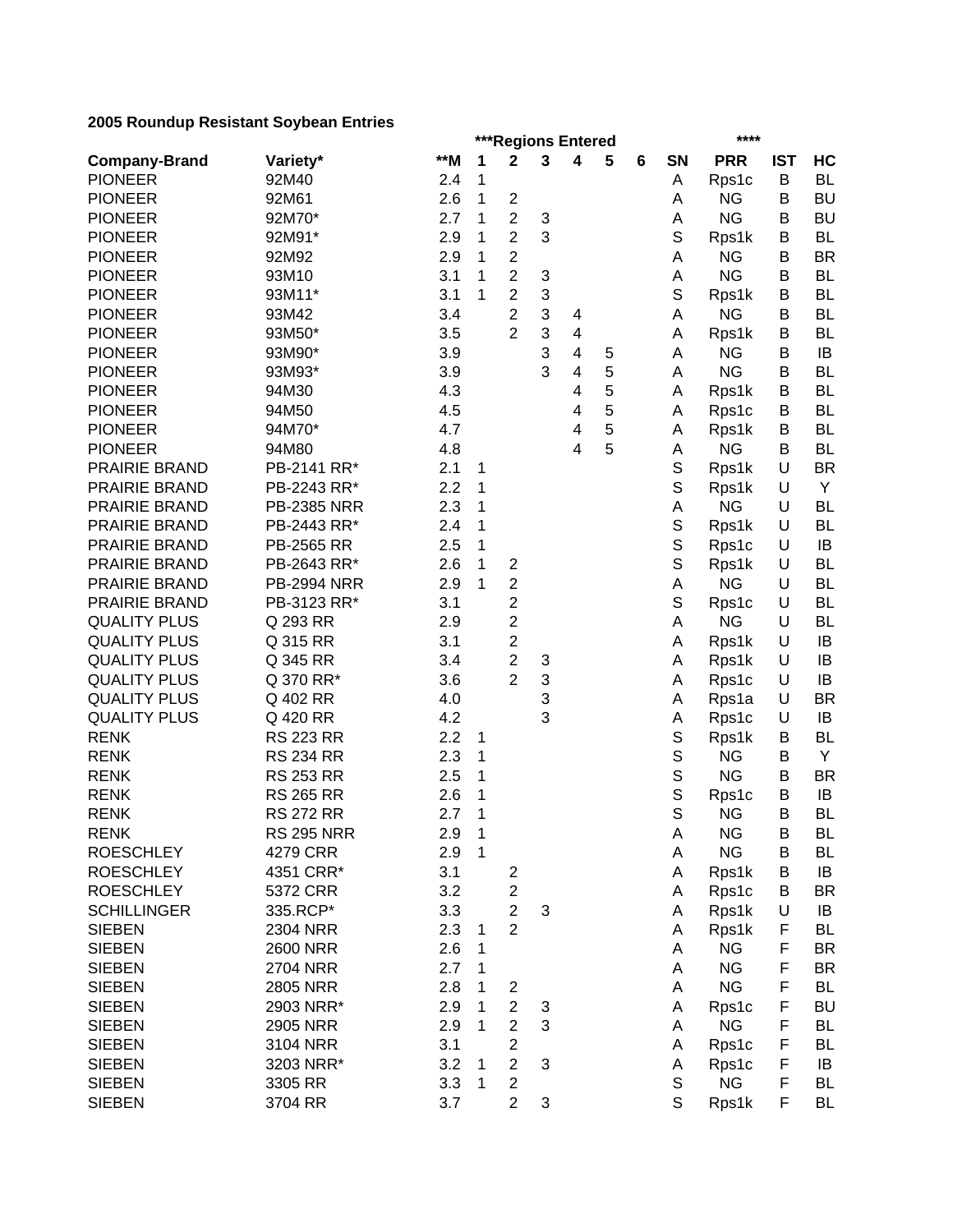|                        |                          |       |              | ***Regions Entered      |             |                         |   |   |    | ****         |            |           |
|------------------------|--------------------------|-------|--------------|-------------------------|-------------|-------------------------|---|---|----|--------------|------------|-----------|
| <b>Company-Brand</b>   | Variety*                 | $**M$ | 1            | $\mathbf 2$             | $\mathbf 3$ | $\overline{\mathbf{4}}$ | 5 | 6 | SN | <b>PRR</b>   | <b>IST</b> | HC        |
| <b>SIEBEN</b>          | 3905 NRR                 | 3.9   |              | $\overline{c}$          | 3           |                         |   |   | Α  | Rps1a        | F          | <b>BR</b> |
| <b>SIEBEN</b>          | S 28 N                   | 2.8   | 1            | $\overline{2}$          |             |                         |   |   | Α  | Rps1c        | F          | <b>BL</b> |
| <b>SIEBEN</b>          | S 31 N                   | 3.1   | 1            | $\overline{2}$          | 3           |                         |   |   | Α  | Rps1k        | F          | IB        |
| <b>SOUTHERN STATES</b> | RT 3851 N                | 3.8   |              |                         |             |                         | 5 |   | Α  | Rps1c        | F          | <b>BL</b> |
| SOUTHERN STATES        | RT 3951 N                | 3.9   |              |                         |             |                         | 5 |   | Α  | Rps1c        | U          | <b>BL</b> |
| SOUTHERN STATES        | RT 4151 N                | 4.1   |              |                         |             |                         | 5 |   | Α  | Rps1b        | F          | <b>BL</b> |
| SOUTHERN STATES        | RT 4230 N                | 4.2   |              |                         |             |                         | 5 |   | Α  | Rps1c        | F          | <b>BL</b> |
| <b>SOUTHERN STATES</b> | RT 4440 N                | 4.4   |              |                         |             |                         | 5 |   | Α  | Rps1c        | F          | <b>BL</b> |
| <b>SOUTHERN STATES</b> | RT 4451 N                | 4.4   |              |                         |             |                         | 5 |   | Α  | Rps1a        | U          | <b>BR</b> |
| <b>SOUTHERN STATES</b> | RT 4502 N                | 4.5   |              |                         |             |                         | 5 |   | Α  | Rps1c        | F          | BL        |
| <b>SOUTHERN STATES</b> | RT 4551 N                | 4.5   |              |                         |             |                         | 5 |   | Α  | Rps1a        | F          | <b>BL</b> |
| <b>SOUTHERN STATES</b> | RT 4651 N                | 4.6   |              |                         |             |                         | 5 |   | Α  | Rps1c        | F          | <b>BL</b> |
| <b>SOUTHERN STATES</b> | RT 4808 N                | 4.8   |              |                         |             |                         | 5 |   | Α  | Rps1a        | U          | IB        |
| SOUTHERN STATES        | RT 4981 N                | 4.9   |              |                         |             |                         | 5 |   | Α  | Rps1c        | F          | <b>BL</b> |
| SOUTHERN STATES        | RT 5130 N                | 5.1   |              |                         |             |                         | 5 |   | Α  | Rps1c        | F          | <b>BU</b> |
| SOUTHERN STATES        | RT 5302 N                | 5.3   |              |                         |             |                         | 5 |   | Α  | Rps1c        | F          | <b>BL</b> |
| <b>STEYER</b>          | <b>4000 RRSCN</b>        | 4.0   |              |                         |             | 4                       | 5 |   | A  | <b>NG</b>    | U          | <b>BL</b> |
| <b>STEYER</b>          | <b>4030 RRSCN</b>        | 4.0   |              |                         |             | 4                       | 5 |   | Α  | <b>NG</b>    | U          | <b>BL</b> |
| <b>STEYER</b>          | <b>4420 RRSCN</b>        | 4.4   |              |                         |             | $\overline{4}$          | 5 |   | A  | <b>NG</b>    | U          | <b>BR</b> |
| <b>STINE</b>           | 2402-4                   | 2.4   | 1            |                         |             |                         |   |   | Α  | <b>NG</b>    | U          | <b>BL</b> |
| <b>STINE</b>           | 2688-4                   | 2.6   | $\mathbf{1}$ |                         |             |                         |   |   | S  | <b>NG</b>    | U          | <b>BR</b> |
| <b>STINE</b>           | 2702-4                   | 2.7   | 1            | $\overline{c}$          | 3           |                         |   |   | Α  | <b>NG</b>    | U          | <b>BL</b> |
| <b>STINE</b>           | 2783-4*                  | 2.7   |              | $\overline{\mathbf{c}}$ |             |                         |   |   | S  | <b>NG</b>    | U          | IB        |
| <b>STINE</b>           | 3012-4                   | 3.0   |              | $\overline{c}$          | 3           |                         |   |   | A  | <b>NG</b>    | U          | <b>BL</b> |
| <b>STINE</b>           | 3532-4                   | 3.4   |              | $\overline{2}$          | 3           | 4                       |   |   | Α  | Rps1k        | U          | <b>BL</b> |
| <b>STINE</b>           | 3600-4                   | 3.7   |              | $\overline{2}$          |             |                         |   |   | S  | <b>NG</b>    | U          | <b>BL</b> |
| <b>STINE</b>           | 3832-4                   | 3.8   |              |                         | 3           | 4                       |   |   | Α  | Rps1k        | U          | <b>BL</b> |
| <b>STINE</b>           | 3932-4*                  | 3.9   |              |                         | 3           |                         |   |   | A  | <b>NG</b>    | U          | <b>BL</b> |
| <b>STINE</b>           | 3942-4                   | 3.8   |              |                         | 3           | 4                       |   |   | A  | <b>NG</b>    | U          | <b>BL</b> |
| <b>STINE</b>           | 4842-4                   | 4.7   |              |                         |             | 4                       | 5 |   | A  | <b>NG</b>    | U          | <b>BL</b> |
| <b>STONE</b>           | <b>HC 2295</b>           | 2.9   |              | $\overline{2}$          |             |                         |   |   | A  |              | F          | IB        |
| <b>STONE</b>           | <b>HC 2335</b>           | 3.3   |              |                         | 3           |                         |   |   | Α  | seg<br>Rps1k | F          | IB        |
| <b>STONE</b>           | <b>HC 2355</b>           | 3.5   |              |                         | 3           |                         |   |   | Α  | Rps1k        | F          | IB        |
| <b>STONE</b>           | HC 2373*                 | 3.7   |              |                         | 3           |                         |   |   |    |              | F          | IB        |
|                        |                          |       |              |                         | 3           | 4                       |   |   | Α  | Rps1k        | F          | $\sf IB$  |
| <b>STONE</b>           | HC 2403*                 | 4.0   |              |                         |             | 4                       |   |   | A  | Rps1k        |            |           |
| <b>TRISOY</b>          | 2907 RR(CN)*<br>2933 RR* | 2.9   |              | $\overline{\mathbf{c}}$ |             |                         |   |   | Α  | Rps1k        | U          | BU        |
| <b>TRISOY</b>          |                          | 2.9   |              | $\overline{\mathbf{c}}$ |             |                         |   |   | S  | Rps1k        | U          | BL        |
| <b>TRISOY</b>          | 2940 RR(CN)*             | 2.9   |              | $\overline{\mathbf{c}}$ |             |                         |   |   | Α  | Rps1c        | U          | <b>BL</b> |
| <b>TRISOY</b>          | 2952 RR(CN)              | 2.9   |              | $\overline{\mathbf{c}}$ |             |                         |   |   | Α  | Rps1k        | U          | BL        |
| <b>TRISOY</b>          | 3144 RR(CN)              | 3.1   |              | $\overline{2}$          |             |                         |   |   | Α  | Rps1k        | U          | IB        |
| <b>TRISOY</b>          | 3343 RR(CN)*             | 3.3   |              |                         | 3           |                         |   |   | Α  | Rps1c        | U          | IB        |
| <b>TRISOY</b>          | 3450 RR(CN)              | 3.4   |              |                         | 3           |                         |   |   | Α  | <b>NG</b>    | U          | IB        |
| <b>TRISOY</b>          | 3530 RR(CN)*             | 3.5   |              |                         | 3           |                         |   |   | Α  | <b>NG</b>    | U          | IB        |
| <b>TRISOY</b>          | 3550 RR(CN)              | 3.5   |              |                         | 3           |                         |   |   | Α  | Rps1k        | В          | IB        |
| <b>TRISOY</b>          | 3642 RR*                 | 3.6   |              |                         | 3           |                         |   |   | S  | <b>NG</b>    | U          | <b>BL</b> |
| <b>TRISOY</b>          | 3717 RR(CN)*             | 3.7   |              |                         | 3           | 4                       |   |   | Α  | <b>NG</b>    | U          | <b>BL</b> |
| <b>TRISOY</b>          | 3833 RR(CN)              | 3.8   |              |                         | 3           |                         |   |   | Α  | Rps1k        | U          | <b>BL</b> |
| <b>TRISOY</b>          | 4227 RR(CN)              | 4.2   |              |                         |             | 4                       | 5 |   | Α  | Rps1k        | U          | <b>BL</b> |
| <b>TRISOY</b>          | 4254 RR(CN)              | 4.2   |              |                         |             | 4                       | 5 |   | Α  | Rps1c        | U          | <b>BR</b> |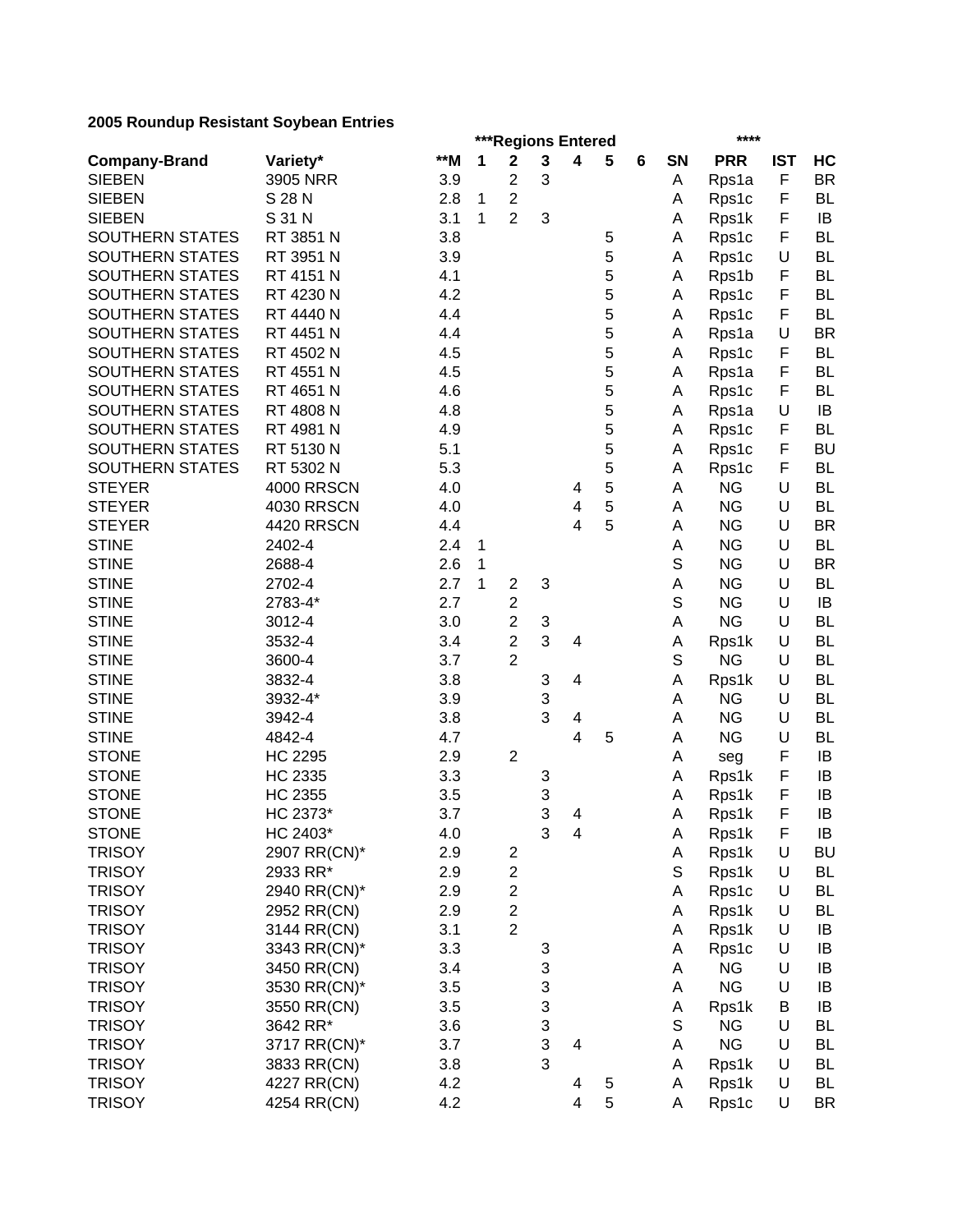|                      |                   |       | ***Regions Entered<br>**** |                         |   |   |             |   |             |                          |            |           |  |
|----------------------|-------------------|-------|----------------------------|-------------------------|---|---|-------------|---|-------------|--------------------------|------------|-----------|--|
| <b>Company-Brand</b> | Variety*          | $**M$ | 1                          | $\mathbf 2$             | 3 | 4 | 5           | 6 | SN          | <b>PRR</b>               | <b>IST</b> | HC        |  |
| <b>TRISOY</b>        | 4557 RR(CN)       | 4.5   |                            |                         |   | 4 | $\mathbf 5$ |   | A           | <b>NG</b>                | U          | <b>BR</b> |  |
| <b>TRISOY</b>        | 4858 RR(CN)       | 4.8   |                            |                         |   | 4 | 5           |   | Α           | <b>NG</b>                | U          | <b>BL</b> |  |
| <b>VIGORO</b>        | EX 122229         | 2.9   | 1                          |                         |   |   |             |   | S           | ?                        | F          | <b>BL</b> |  |
| <b>VIGORO</b>        | EX 220203         | 2.9   | 1                          |                         |   |   |             |   | A           | Rps1c                    | F          | <b>BL</b> |  |
| <b>VIGORO</b>        | EX 230269         | 3.2   |                            |                         | 3 |   |             |   | Α           | Rps1c                    | F          | <b>BL</b> |  |
| <b>VIGORO</b>        | EX 630107         | 3.3   |                            |                         | 3 |   |             |   | Α           | Rps1c                    | F          | IB        |  |
| <b>VIGORO</b>        | EX 821065         | 2.9   | 1                          |                         |   |   |             |   | Α           | <b>NG</b>                | F          | <b>BL</b> |  |
| <b>VIGORO</b>        | EX 831061         | 3.2   |                            |                         | 3 |   |             |   | Α           | Rps1k                    | F          | IB        |  |
| <b>VIGORO</b>        | V 315 RR          | 3.1   | 1                          |                         |   |   |             |   | S           | Rps1c                    | F          | <b>BL</b> |  |
| <b>VIGORO</b>        | V 35N4 RR         | 3.5   |                            |                         | 3 |   |             |   | A           | Rps1k                    | F          | <b>BL</b> |  |
| <b>VIGORO</b>        | <b>V 35N6 RR</b>  | 3.5   |                            |                         | 3 |   |             |   | A           | Rps1k                    | F          | <b>BL</b> |  |
| <b>VIGORO</b>        | <b>V 36N5 RR</b>  | 3.6   |                            |                         | 3 | 4 | 5           |   | Α           | Rps1c                    | F          | IB        |  |
| <b>VIGORO</b>        | V 386 RR          | 3.8   |                            |                         | 3 |   |             |   | S           | <b>NG</b>                | F          | <b>BL</b> |  |
| <b>VIGORO</b>        | <b>V 38N5 RS</b>  | 3.8   |                            |                         | 3 |   |             |   | A           | Rps1c                    | F          | <b>BL</b> |  |
| <b>VIGORO</b>        | V 39N4 RR         | 3.9   |                            |                         | 3 | 4 | 5           |   | A           | Rps1k                    | F          | <b>BL</b> |  |
| <b>VIGORO</b>        | <b>V 40N3 RR</b>  | 4.0   |                            |                         |   | 4 |             |   | Α           | <b>NG</b>                | F          | <b>BL</b> |  |
| <b>VIGORO</b>        | V 42N3 RR*        | 4.2   |                            |                         |   | 4 | 5           |   | Α           | <b>NG</b>                | F          | <b>BL</b> |  |
| <b>VIGORO</b>        | <b>V 44N6 RR</b>  | 4.4   |                            |                         |   | 4 | 5           |   | Α           | <b>NG</b>                | F          | <b>BL</b> |  |
| <b>WILKEN</b>        | W 1493 RR         | 1.9   |                            |                         |   |   |             |   | $\mathbb S$ | ?                        | F          | <b>BR</b> |  |
|                      |                   |       | 1                          |                         |   |   |             |   | S           | $\ddot{\phantom{0}}$     | F          | Y         |  |
| <b>WILKEN</b>        | <b>W2217RR</b>    | 2.1   | 1                          |                         |   |   |             |   |             |                          | F          |           |  |
| <b>WILKEN</b>        | <b>W 2301 NRR</b> | 2.0   | 1                          |                         |   |   |             |   | А           | $\overline{\cdot}$       |            | IB        |  |
| <b>WILKEN</b>        | W 2319 RR*        | 2.1   |                            | $\mathbf 2$             |   |   |             |   | S           | $\overline{\cdot}$       | F          | <b>BL</b> |  |
| <b>WILKEN</b>        | <b>W 2321 NRR</b> | 2.2   | 1                          |                         |   |   |             |   | A           | $\ddot{\phantom{0}}$     | F          | <b>BL</b> |  |
| <b>WILKEN</b>        | <b>W 2341 NRR</b> | 2.4   |                            | $\boldsymbol{2}$        |   |   |             |   | A           | $\ddot{\phantom{0}}$     | F          | <b>BL</b> |  |
| <b>WILKEN</b>        | W 2343 RR         | 2.4   |                            | 2                       |   |   |             |   | S           | $\ddot{\phantom{0}}$     | F          | <b>BL</b> |  |
| <b>WILKEN</b>        | <b>W 2531 NRR</b> | 2.3   |                            | 2                       |   |   |             |   | A           | $\overline{\mathcal{C}}$ | F          | <b>BL</b> |  |
| <b>WILKEN</b>        | W 2541 NRR*       | 2.4   |                            | $\overline{c}$          |   |   |             |   | А           | ?                        | F          | IB        |  |
| <b>WILKEN</b>        | W 2550 RR         | 2.5   |                            | $\overline{2}$          |   |   |             |   | S           | $\overline{\mathcal{C}}$ | F          | <b>BL</b> |  |
| <b>WILKEN</b>        | W 2574 RR         | 2.7   | 1                          | $\overline{c}$          |   |   |             | 6 | S           | ?                        | F          | <b>BL</b> |  |
| <b>WILKEN</b>        | W 2663 RR         | 2.6   |                            | $\overline{c}$          |   |   |             |   | S           | $\overline{\mathcal{C}}$ | F          | IB        |  |
| <b>WILKEN</b>        | W 2671 NRR*       | 2.7   | 1                          | $\overline{\mathbf{c}}$ |   |   |             | 6 | Α           | ?                        | F          | <b>BL</b> |  |
| <b>WILKEN</b>        | W 2685 RR*        | 2.8   | 1                          | $\overline{c}$          |   |   |             | 6 | S           | ?                        | F          | <b>BL</b> |  |
| <b>WILKEN</b>        | W 2763 RR         | 2.6   |                            | $\overline{\mathbf{c}}$ |   |   |             |   | S           | $\overline{\cdot}$       | F          | <b>BL</b> |  |
| <b>WILKEN</b>        | W 2765 NRR*       | 2.6   |                            | $\overline{2}$          |   |   |             | 6 | A           | $\overline{\mathcal{C}}$ | F          | <b>BL</b> |  |
| <b>WILKEN</b>        | <b>W 2782 NRR</b> | 2.8   |                            | $\overline{\mathbf{c}}$ |   |   |             |   | А           | ?                        | F          | BL        |  |
| <b>WILKEN</b>        | <b>W 2788 NRR</b> | 2.8   |                            | $\overline{\mathbf{c}}$ |   |   |             |   | Α           | ?                        | F          | IB        |  |
| <b>WILKEN</b>        | W 2792 NRR*       | 2.9   |                            | $\overline{c}$          | 3 |   |             | 6 | Α           | ?                        | F          | <b>BL</b> |  |
| <b>WILKEN</b>        | <b>W 2999 NRR</b> | 2.9   |                            | $\overline{2}$          | 3 |   |             |   | А           | ?                        | F          | <b>BL</b> |  |
| <b>WILKEN</b>        | W 3410 RR         | 3.1   |                            | $\overline{2}$          | 3 |   |             | 6 | $\mathbb S$ | ?                        | F          | <b>BL</b> |  |
| <b>WILKEN</b>        | W 3411 NRR*       | 3.1   |                            | $\overline{2}$          | 3 |   |             | 6 | A           | $\ddot{\text{?}}$        | F          | IB        |  |
| <b>WILKEN</b>        | W 3419 NRR*       | 3.1   |                            | $\overline{c}$          | 3 |   |             | 6 | Α           | $\ddot{\phantom{0}}$     | F          | <b>BL</b> |  |
| <b>WILKEN</b>        | W 3425 NRR*       | 3.2   |                            | $\overline{c}$          | 3 |   |             | 6 | Α           | $\ddot{\text{?}}$        | F          | IB        |  |
| <b>WILKEN</b>        | W 3429 NRR        | 3.2   |                            | $\overline{2}$          | 3 |   |             |   | Α           | $\ddot{\text{ }2}$       | F          | <b>BL</b> |  |
| <b>WILKEN</b>        | <b>W 3450 NRR</b> | 3.5   |                            | $\overline{2}$          | 3 |   |             | 6 | A           | $\ddot{\phantom{0}}$     | F          | <b>BL</b> |  |
| <b>WILKEN</b>        | <b>W 3453 NRR</b> | 3.5   |                            |                         | 3 |   |             |   | A           | $\ddot{\phantom{0}}$     | F          | <b>BL</b> |  |
| <b>WILKEN</b>        | <b>W 3461 NRR</b> | 3.6   |                            |                         | 3 |   |             | 6 | Α           | $\overline{\mathcal{C}}$ | F          | <b>BL</b> |  |
| <b>WILKEN</b>        | <b>W 3467 NRR</b> | 3.6   |                            | 2                       | 3 |   |             | 6 | Α           | ?                        | F          | <b>BL</b> |  |
| <b>WILKEN</b>        | <b>W 3473 NRR</b> | 3.7   |                            | $\overline{2}$          | 3 |   |             | 6 | A           | $\overline{\cdot}$       | F          | <b>BU</b> |  |
| <b>WILKEN</b>        | <b>W 3479 NRR</b> | 3.7   |                            |                         | 3 | 4 |             |   | A           | $\overline{\mathcal{C}}$ | F          | <b>BU</b> |  |
|                      |                   |       |                            |                         |   |   |             |   |             |                          |            |           |  |